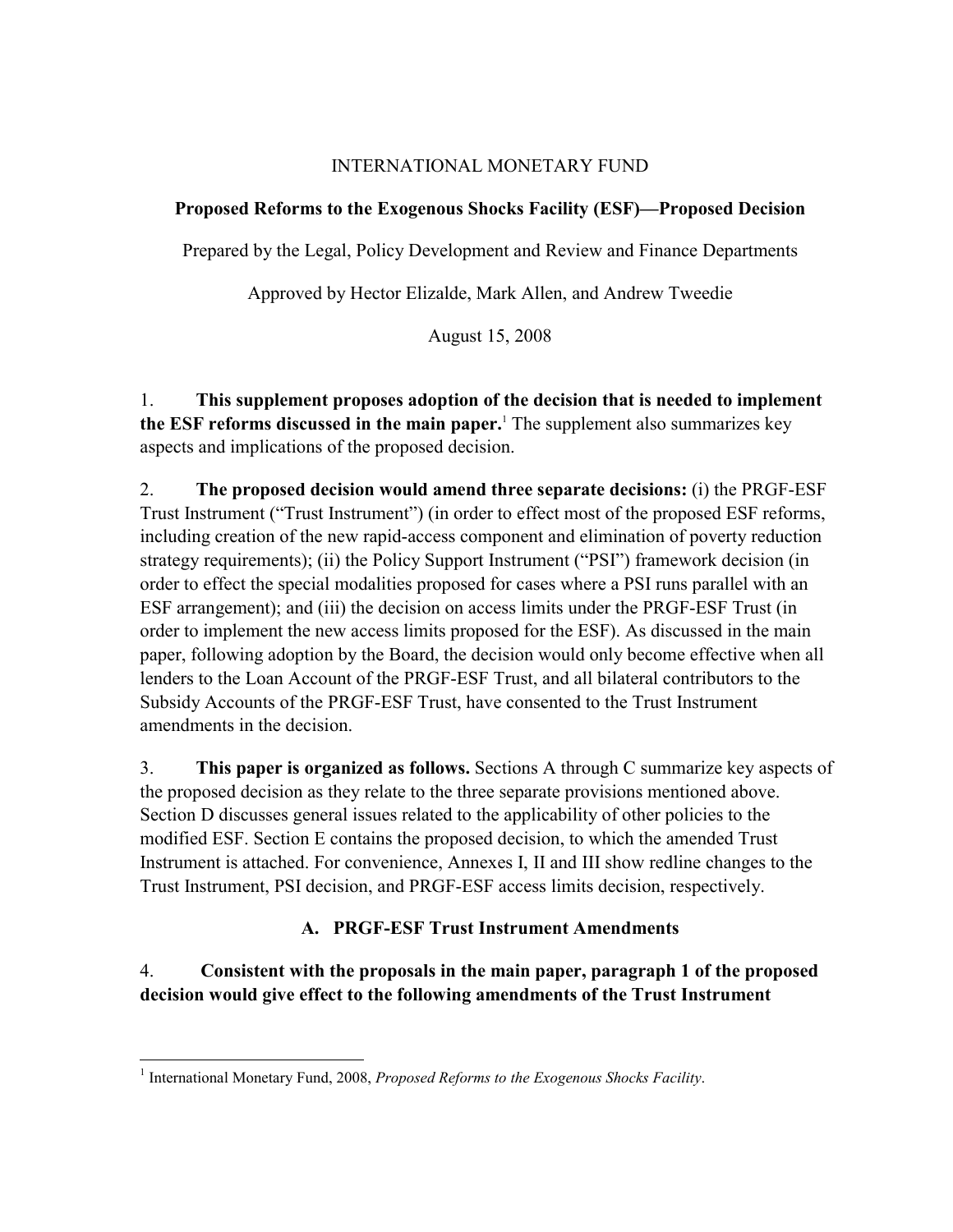(parenthetical references are to relevant sections of the Trust Instrument as they are proposed to be amended, as shown in Attachment I and Annex I):

- The ESF's purposes would be revised, so as to: (a) remove the criterion that covered shocks be "sudden", and (b) eliminate the mandatory requirement that the ESF support programs to facilitate adjustment to an exogenous shock. In lieu of the latter requirement, support of such programs would now become just one form of the balance of payments assistance that could be provided under the ESF. (Section I, paragraph 1(b)).
- A new set of provisions would be added to the Trust Instrument to govern the new rapid-access component (Section II, paragraph  $1(c)(2)$ ). The rapid-access component would make ESF resources available to members through outright loan disbursements, rather than under an arrangement (ESF arrangements would exist only under the high-access component). The approval criteria for the rapid-access component would be similar to those applicable to ENDA, and there is an express provision that a member may be requested to adopt measures prior to approval of a rapid-access disbursement in cases where this is necessary to confirm that the approval criteria are satisfied. The Trust Instrument would also specify that assistance under the rapid-access component will normally be provided in a single disbursement.
- The current provisions on ESF arrangements would apply to ESF arrangements under the new high-access component of the ESF (Section II, paragraph  $1(c)(3)$ ). These provisions would remain essentially unchanged.<sup>2</sup>
- The amendment would delete in its entirety the current provision establishing poverty reduction strategy ("PRS") requirements under the ESF.<sup>3</sup>
- The prohibition on obtaining assistance under the PRGF and ESF at the same time would be relaxed, so as to allow a member with an off-track PRGF arrangement to obtain assistance under the rapid-access component, so long as the requirements for approval of rapid-access support have been met (Section II, paragraph  $1(d)(1)$ ).

<sup>&</sup>lt;u>.</u>  $2$  While mentioned in the main paper, the Trust Instrument amendment does not specify that conditionality under the high-access component will be limited to macroeconomic and structural measures considered important for adjustment to the shock, as this limitation is already applicable via operation of the Guidelines on Conditionality (which require, inter alia, that conditions in Fund-supported programs must generally be of critical importance in achieving the goals of the member's program or for monitoring implementation of the program).

<sup>&</sup>lt;sup>3</sup> The parallel provision specifying PRS requirements under the *PRGF* (Section II, paragraph 1(b)(3)) would remain unchanged for the time being. It is anticipated, however, that a proposal to modify these requirements, including in respect of Joint Staff Advisory Notes, will be brought to the Board shortly.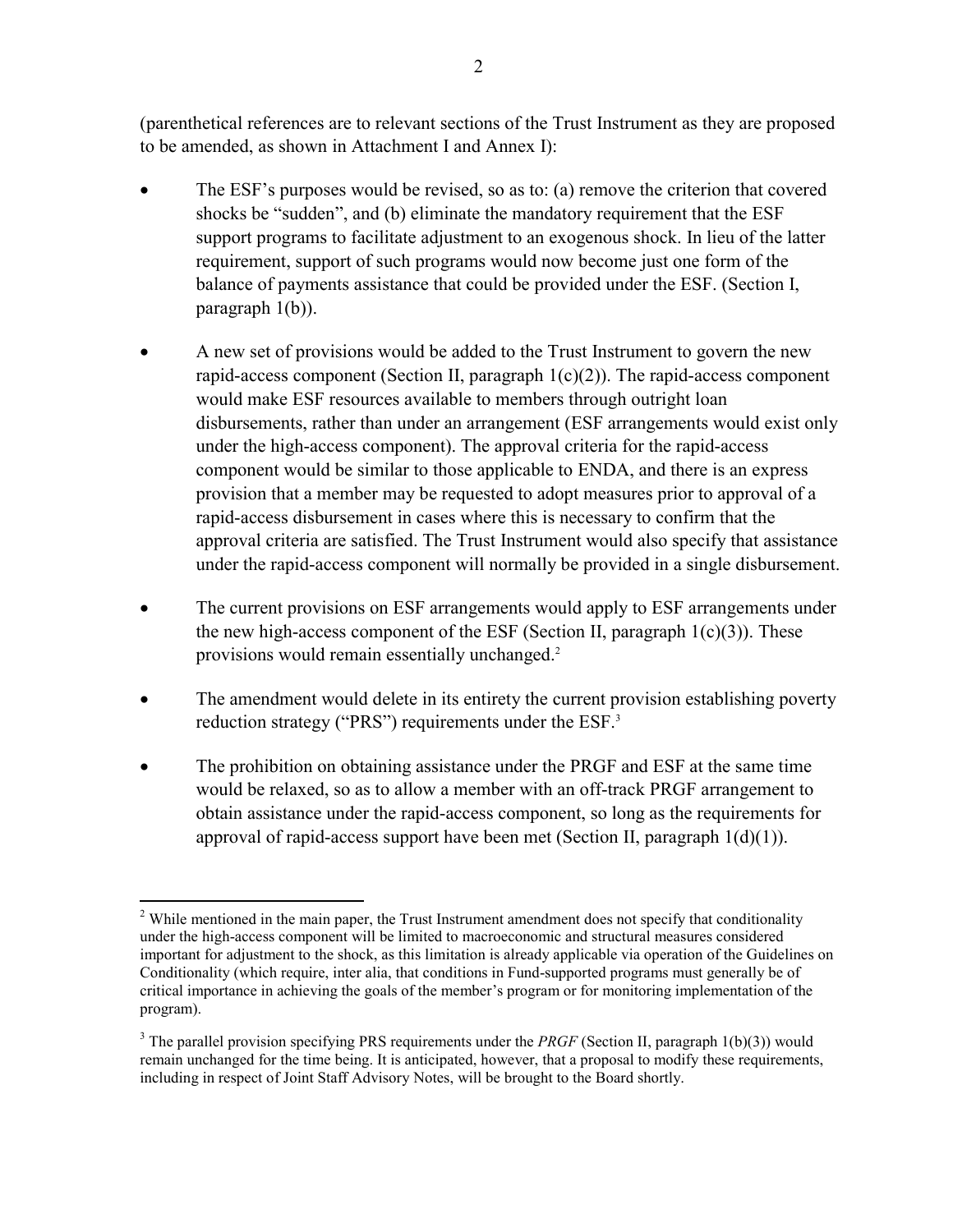- The factors for determining individual access under the ESF (Section II, paragraph 2(c)) would be amended to include specific references to capacity to repay and the likelihood of additional donor assistance.<sup>4</sup>
- A number of technical changes would be made to bring outright disbursements within the scope of the PRGF-ESF Trust misreporting provisions (Appendix I of the Trust Instrument), reflecting the fact that ESF assistance will now be available both under an arrangement and in the form of outright disbursements. (By way of comparison, the GRA misreporting guidelines cover both purchases under an arrangement and outright purchases.)

# **B. PSI Framework Amendment**

5. **The ESF reforms outlined in the main paper include two PSI-related changes.**  The first change involves a relaxation of the current practice that members should cancel their PSIs before requesting assistance under the ESF; it does not require Executive Board action. The second change requires an amendment of the PSI framework decision to ensure that there will be a single set of program targets, review schedules and program documentation in cases where a member's PSI runs parallel to an ESF arrangement approved for the same member ("parallel PSI/ESF cases").

# 6. **Paragraph 2 of the proposed decision would prescribe a special PSI regime for parallel PSI/ESF cases:**

• As contemplated in the main paper, one component of this special regime (paragraph 2(b) of the proposed decision) involves a carve out from certain PSI requirements for parallel PSI/ESF cases. Specifically, the following special modalities would apply following the approval of an ESF arrangement for a member implementing a PSI program, and for as long as the ESF arrangement remains in place: $5$  (i) reviews of the PSI program would normally be scheduled at the time that reviews under the ESFsupported program are scheduled; (ii) assessment criteria under the PSI shall normally be established for the same test dates and shall apply to the same variables and measures as performance criteria under the ESF arrangement; (iii) documentation with respect to the conduct of a scheduled review under the PSI would normally be

 $\overline{a}$ <sup>4</sup> Capacity to repay is generally understood as including, inter alia, an assessment of the strength of the member's adjustment program. See, e.g., "Considerations Governing Amount of Access", in *Selected Decisions*  and Selected Documents of the International Monetary Fund (32<sup>nd</sup> Issue), page 355. Although the Trust Instrument already specifies strength of the adjustment program as a factor in determining access in individual cases, the broader concept of capacity to repay is being added to reflect the fact that rapid-access support is available without an adjustment program, including for members with off-track PRGF arrangements.

 $<sup>5</sup>$  This clause would only apply in cases where the PSI precedes the ESF arrangement, as it is not contemplated</sup> that a member with an ESF arrangement would request or obtain approval of a PSI.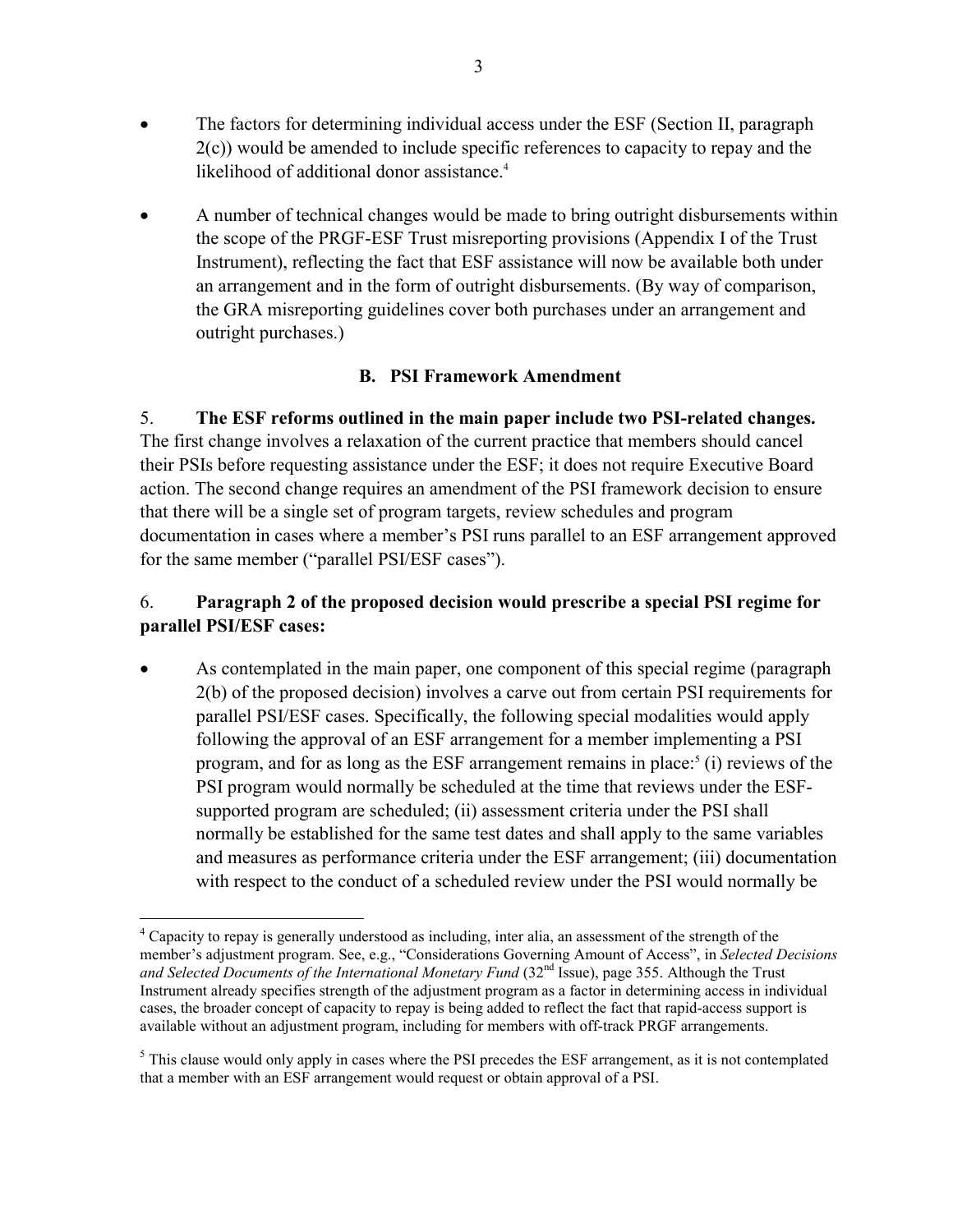issued to the Board at the same time as documentation for a review under the ESFsupported program is issued (a single set of documents would normally be used in these cases); (iv) at each PSI review, assessment criteria would be required to be established only for the next scheduled review (rather than the next two reviews as is normally the case); and (v) the construct of conducting but not completing a PSI review would not apply (which signifies that the Board would conduct a PSI review in a parallel PSI/ESF case only if it were in a position to complete that PSI review, including by granting waivers where appropriate).

The second component of the special regime (paragraph  $2(c)$  of the proposed decision) is a new termination provision, pursuant to which the PSI in a parallel PSI/ESF case will terminate if no scheduled review is completed within twelve months after the completion of the last scheduled review. This provision will ensure that a PSI will not continue to linger while the underlying program has been off-track for an extended period, and would thus maintain a key design feature that has made the PSI an effective signaling tool.

# **C. Amendment of ESF Access Limits**

7. **Paragraph 3 of the proposed decision would establish the proposed limits on access to resources under the rapid- and high-access components of the ESF.** The decision on access limits under the PRGF-ESF Trust currently specifies a 50 percent of quota limit on all outstanding access under the ESF, but allows for this limit to be exceeded in exceptional circumstances. The proposed decision would amend this decision: (a) to establish a firm per-shock limit of 25 percent of quota under the rapid-access component of the modified ESF; (b) to establish a 75 percent of quota per-ESF arrangement limit on access under the high-access component, less any outstanding disbursements to the member for the same shock under the rapid-access component; and (c) to specify that the per arrangement limit mentioned in (b) above may be exceeded in exceptional circumstances. The approach of having a per arrangement limit (rather than a limit on overall access under the facility) would make the ESF's access limits more similar to those under the PRGF.<sup>6</sup>

## **D. Applicability of Other Policies**

8. Other existing decisions and policies applicable to the use of the Fund's resources under the ESF will apply to the modified ESF by operation of the current terms of those decisions and policies; there would thus be no need for the adoption of any specific new amendments to ensure this result. Key implications include the following:

1

 $<sup>6</sup>$  However, it is not proposed that the ESF have a ceiling on exceptional access (in contrast, the PRGF</sup> effectively has a normal access limit of 140 percent of quota for each three-year commitment under an arrangement, and an exceptional access limit of 185 percent of quota for each such commitment).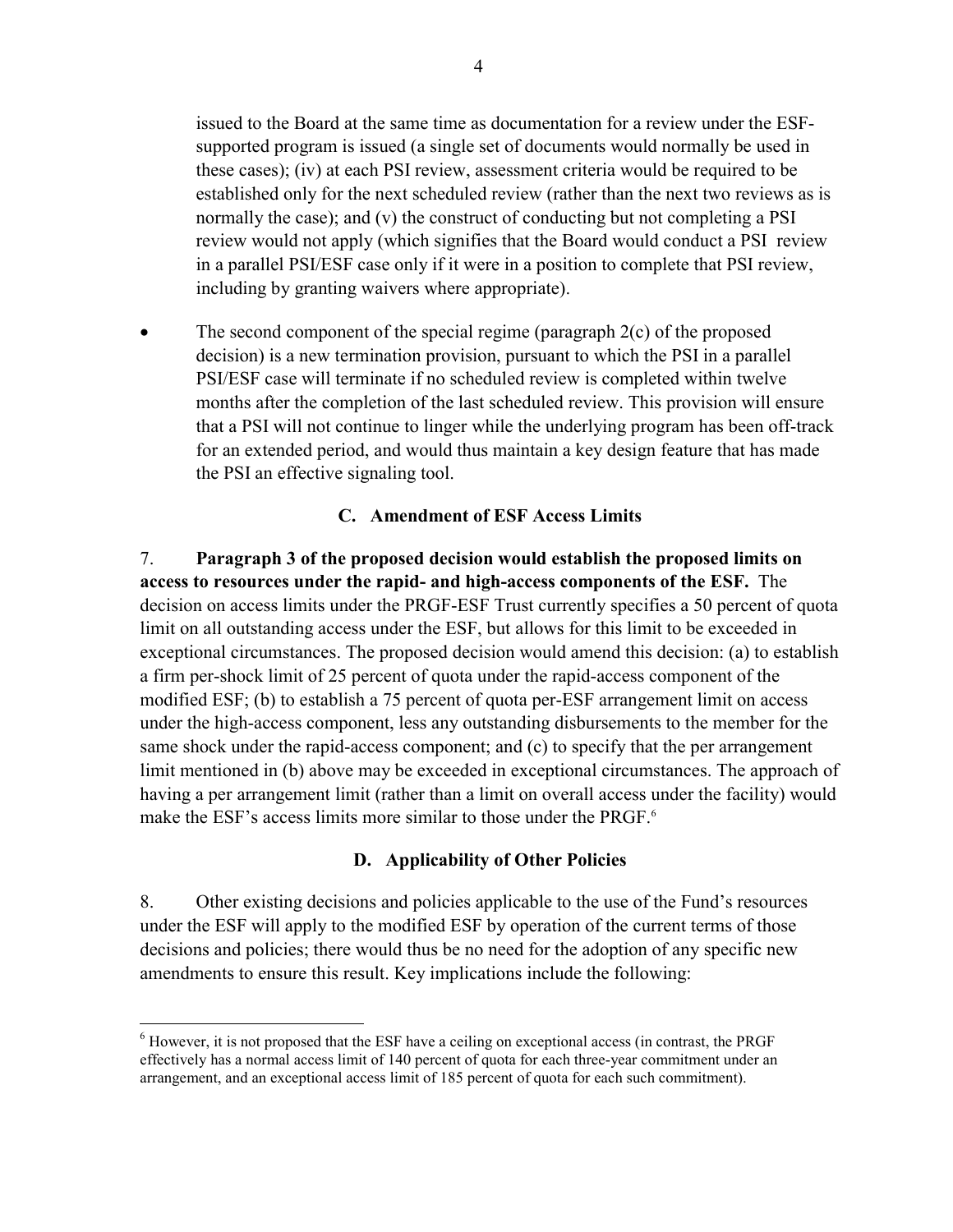- Certain decisions and policies (e.g., the Guidelines on Conditionality, PRGF-HIPC Trust Instrument, policy on longer-term program engagement, Trade Integration Mechanism, Article IV consultation cycles, and policy conditioning Board waivers on accuracy of information regarding performance criteria) have provisions that apply to Fund arrangements in general, to arrangements under the ESF or PRGF-ESF Trust, or to Fund-supported programs. They would thus apply in the context of ESF arrangements under the high-access component, but not in respect of outright disbursements under the rapid-access component.
- Certain other decisions and policies (e.g., on side letters, post-program monitoring, transparency, non-toleration of arrears to official creditors) apply to Fund financing/ use of the Fund's resources either in general or under the PRGF-ESF Trust. They would thus apply to the use of resources under both the rapid- and high-access components. In practice, and as noted in the main paper, the application of these policies in the context of rapid-access disbursements would generally be expected to be similar to their application under ENDA.<sup>7</sup>
- The policy on safeguards assessments applies to ESF and other Fund arrangements and also to certain forms of outright financing (EPCA) but not others (ENDA and Compensatory Financing Facility).<sup>8</sup> As discussed in the main paper, it is proposed that ESF arrangements—which would now be under the high-access component would continue to be subject to the current policy on safeguards assessments (which requires, inter alia, that a safeguards assessment be completed by the time of the first review where it cannot be completed prior to approval of the arrangement). As also discussed in the main paper, it is not proposed that rapid-access disbursements would require a safeguards assessment. Accordingly, no amendment of the policy on safeguards assessments is proposed.

1

 $<sup>7</sup>$  For example, the policy on non-toleration of arrears to official creditors has been applied more flexibly in the</sup> case of some members receiving support under ENDA (as well as in some EPCA cases). Similar flexibility would be expected in similar circumstances in cases involving requests for support under the rapid-access component.

<sup>8</sup> See International Monetary Fund, 2005, *The Acting Chair's Summing Up—Safeguards Assessments—Review of Experience*.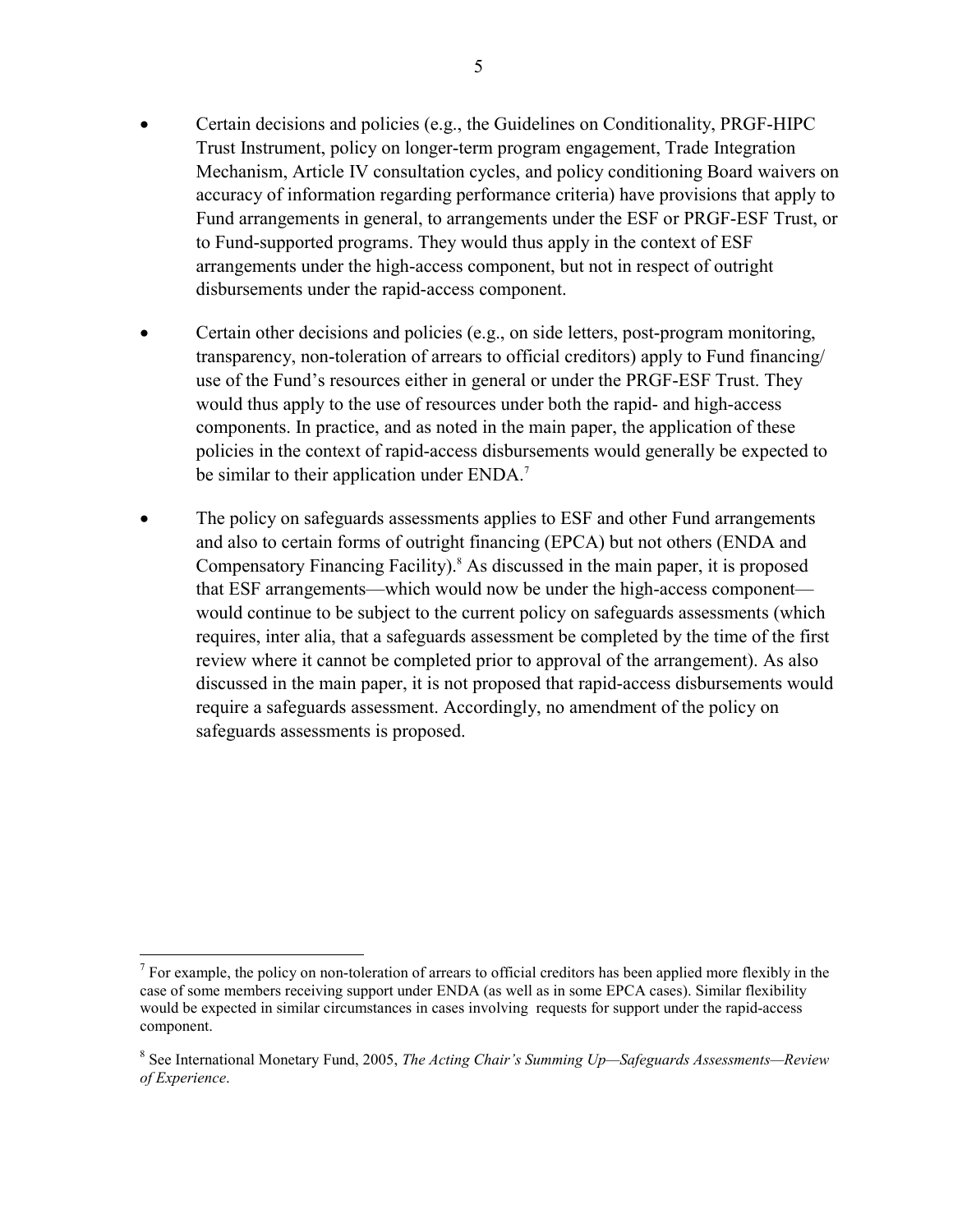#### **E. Proposed Decision**

Accordingly, the following decision, which may be adopted by an eighty-five percent majority of the total voting power, is proposed for adoption by the Executive Board:

1. The Instrument to Establish the Poverty Reduction and Growth Facility and Exogenous Shocks Facility Trust (PRGF-ESF Trust) annexed to Decision No. 8759-(87/176) ESAF, adopted December 18, 1987, along with its Appendices, shall be amended to read as set forth in the Attachment to this decision.

2. The Policy Support Instrument Framework decision, Decision No. 13561-(05/85), adopted October 5, 2005, shall be amended as follows:

(a) Paragraphs 10-21, respectively, shall be renumbered as paragraphs 11 through 22, respectively, and all cross-references to these paragraphs shall be renumbered accordingly;

(b) A new paragraph 10 shall be added to read as follows:

"10. Notwithstanding paragraphs 8 and 9, and subject to paragraph 20, following the approval of an arrangement under the Exogenous Shocks Facility ("ESF arrangement") for a member implementing a program under a PSI, and for as long as the ESF arrangement remains in effect: (a) reviews of the implementation of the member's program under the PSI shall normally be scheduled at such time as reviews of the member's ESF-supported program are scheduled; (b) assessment criteria under the PSI shall normally be established for the same test dates and shall apply to the same variables and measures as performance criteria under the ESF arrangement; (c) documentation with respect to the conduct of a scheduled review under the PSI shall normally be issued to the Board at such time as documentation for a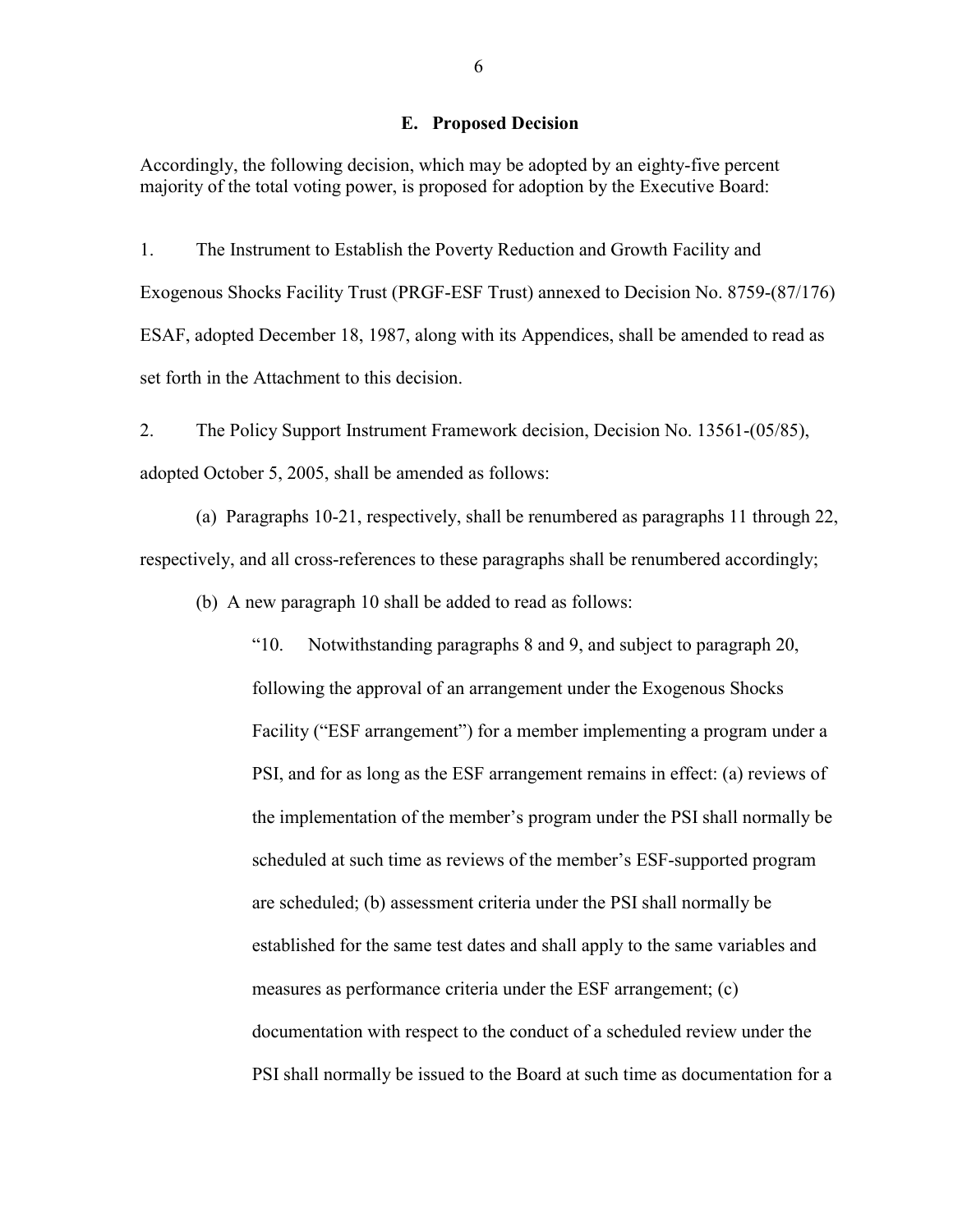review under the ESF-supported program is issued; (d) in order to complete a review under the PSI, assessment criteria would be required to be established only for the next scheduled PSI review; and (e) no reviews under the PSI could be conducted but not completed."; and

(c) New paragraph 20 shall be amended to read as follows:

"20. A PSI for a member will terminate upon: (a) the relevant member incurring overdue financial obligations to the GRA or PRGF Trust; or (b) noncompletion of two consecutive PSI scheduled reviews; provided that, in lieu of the circumstance specified in clause (b), the PSI for a member to whom paragraph 10 is applicable will terminate if no scheduled review is completed within twelve months of the completion of the last scheduled review."

3. The Fund as Trustee under the Instrument to Establish the PRGF-ESF Trust decides that the decision on access limits under the PRGF-ESF Trust, Decision No. 8845-(88/61) ESAF, adopted April 30, 1988, shall be amended as follows:

(a) Paragraph 3 shall be revised to read as follows:

"3. In accordance with Section II, paragraph 2(a) of the Instrument to Establish the Poverty Reduction and Growth Facility and Exogenous Shocks Facility Trust: (i) the maximum limit on access of each eligible member to the resources of the Trust under the rapid-access component of the Exogenous Shocks Facility (ESF) shall be 25 percent of the member's quota in the Fund for each exogenous shock; and (ii) the maximum limit on access of each eligible member to the resources of the Trust under an ESF arrangement under the high-access component of the ESF shall be 75 percent of the member's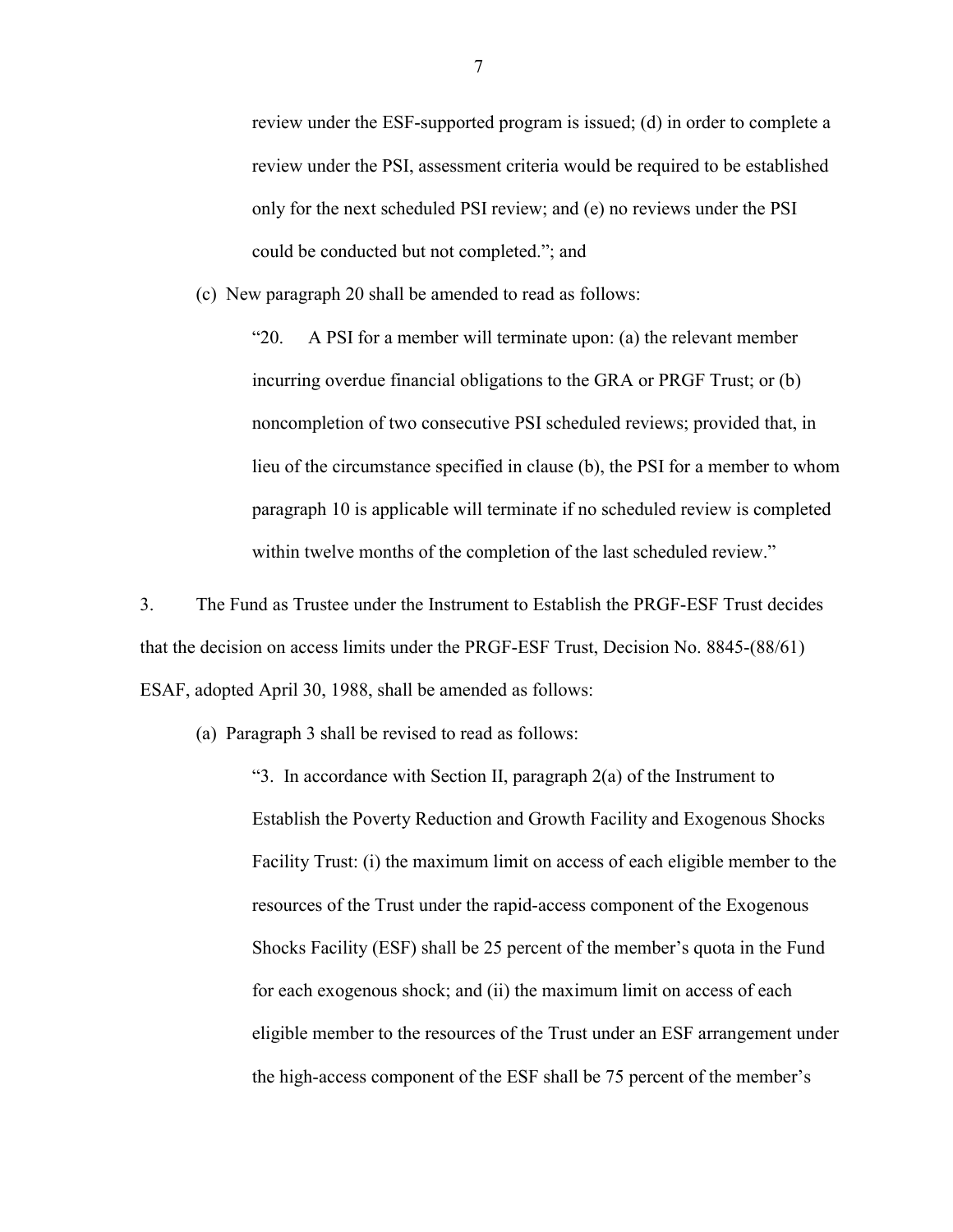quota in the Fund, minus any outstanding resources disbursed to the member for the same exogenous shock under the rapid-access component. The Trustee may approve access in excess of the limit specified in (ii) above in exceptional circumstances."; and

(b) In paragraph 4, the clause "access limit under the ESF" shall be revised to read "access limits under the ESF".

4. This decision shall become effective when all lenders to the Loan Account of the PRGF-ESF Trust and all third party contributors to the Subsidy Accounts of the PRGF-ESF Trust have consented to the amendments set forth in paragraph 1 above.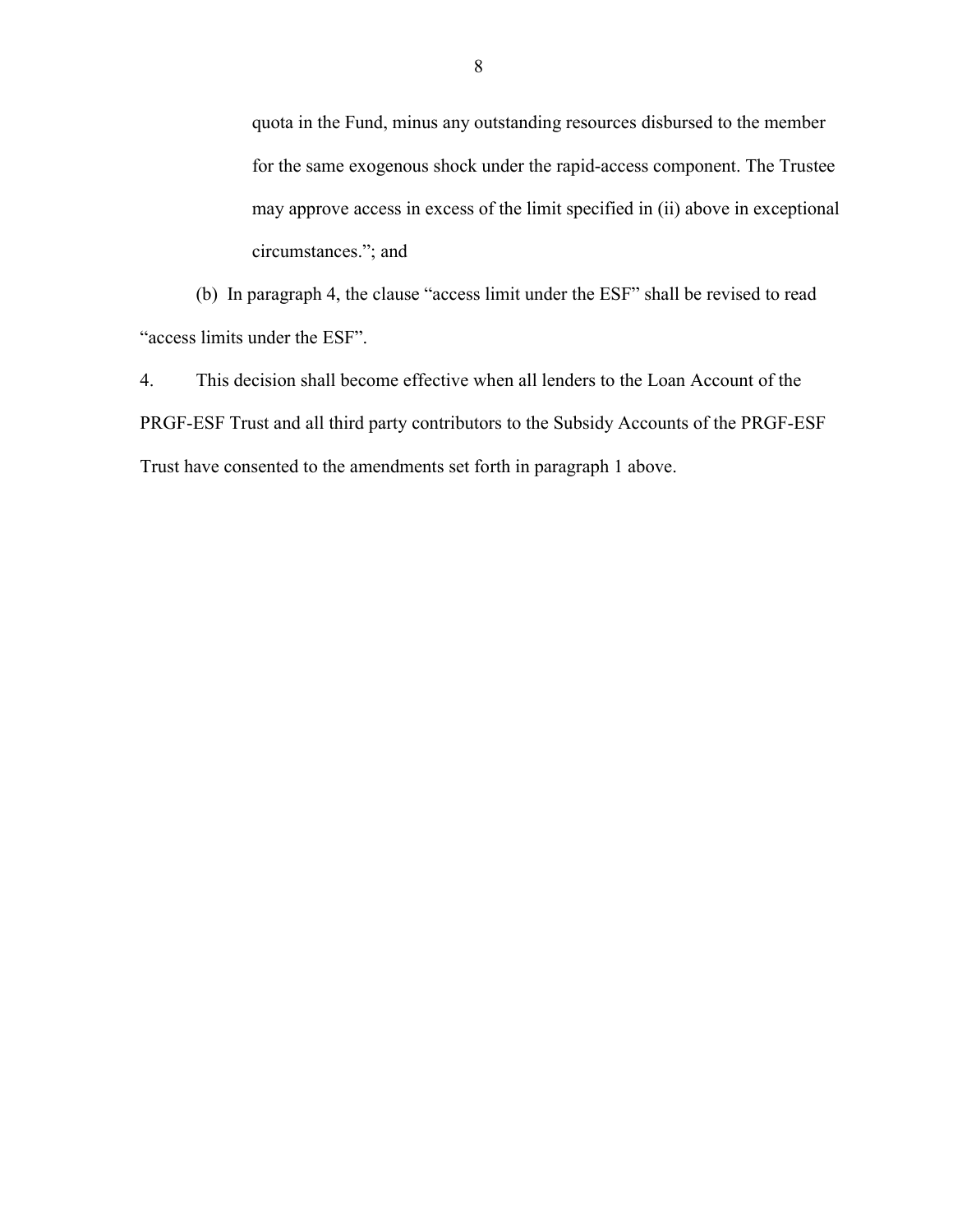#### ANNEX

## *Instrument to Establish the Poverty Reduction and Growth Facility and Exogenous Shocks Facility Trust*

#### *Introductory Section*

To help fulfill its purposes, the International Monetary Fund (hereinafter called the "Fund") has adopted this Instrument establishing the Poverty Reduction and Growth Facility and Exogenous Shocks Facility Trust (hereinafter called the "Trust"), which shall be administered by the Fund as Trustee (hereinafter called the "Trustee"). The Trust shall be governed by and administered in accordance with the provisions of this Instrument.

### Section I. *General Provisions*

#### Paragraph 1. *Purposes*

The Trust shall assist in fulfilling the purposes of the Fund by providing loans on concessional terms (hereinafter called "Trust loans") to low-income developing members that qualify for assistance under this Instrument in order to:

 (a) support programs under the Poverty Reduction and Growth Facility (hereinafter called the "PRGF") to strengthen substantially and in a sustainable manner their balance of payments position and to foster durable growth, leading to higher living standards and a reduction in poverty; and

 (b) provide support under the Exogenous Shocks Facility (hereinafter called the "ESF") to resolve their balance of payment difficulties whose primary source is an exogenous shock, including through programs to facilitate an adjustment to the exogenous shock.

### Paragraph 2. *Accounts of the Trust*

The operations and transactions of the Trust shall be conducted through a Loan Account, a Reserve Account, a PRGF Subsidy Account, an ESF Subsidy Account and a PRGF-ESF Subsidy Account (the latter three accounts collectively referred to herein as "Subsidy Accounts"). The resources of the Trust shall be held separately in each Account.

#### Paragraph 3. *Unit of Account*

The SDR shall be the unit of account for commitments, loans, and all other operations and transactions of the Trust, provided that commitments of resources to the Subsidy Accounts may be made in currency.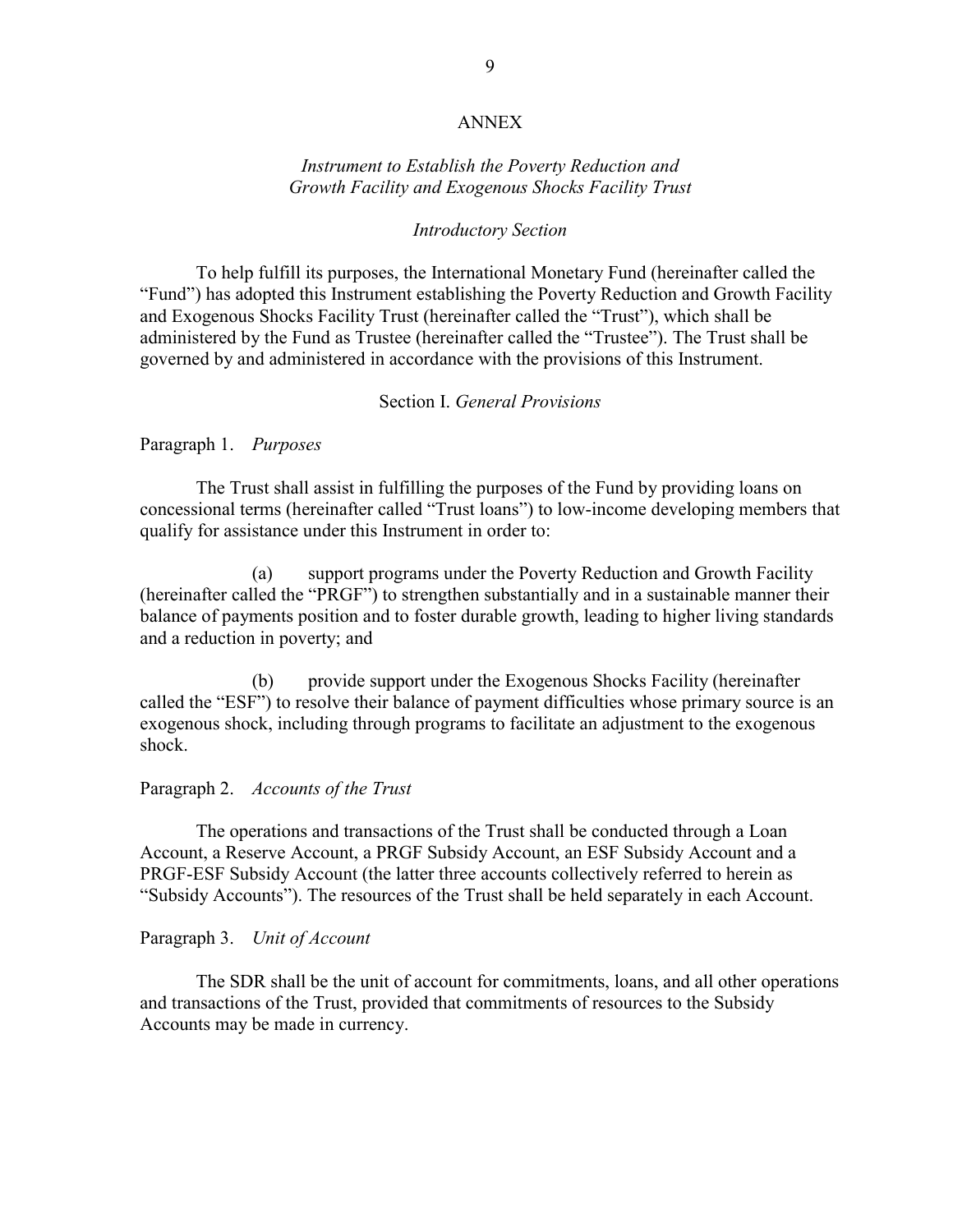Paragraph 4. *Media of Payment of Contributions and Exchange of Resources* 

 (a) Resources loaned or donated to the Trust shall be received in a freely usable currency, subject to the provisions of (c) below, and provided that resources may be received by the Subsidy Accounts in other currency.

 (b) Payments by the Trust to lenders or donors shall be made in U.S. dollars or such other media as may be agreed between the Trustee and such lenders or donors.

 (c) Loans or donations to the Trust may also be made in or exchanged for SDRs in accordance with such arrangements as may be made by the Trust for the holding and use of SDRs.

 (d) The Trustee may exchange any of the resources of the Trust, provided that any balance of a currency held in the Trust may be exchanged only with the consent of the issuers of such currencies.

# Section II*. Trust Loans*

Paragraph 1*. Eligibility and Conditions for Assistance* 

 (a) The members on the list annexed to Decision No. 8240-(86/56) SAF, as amended, shall be eligible for assistance from the Trust.

(b) Assistance under the PRGF

 (1) Assistance under the PRGF shall be committed and made available to a qualifying member under a single three-year arrangement (hereinafter called a "PRGF arrangement") in support of a three-year macroeconomic and structural adjustment program presented by the member. The member shall also present a detailed statement of the policies and measures it intends to pursue for the first twelve months of the arrangement, in line with the objectives and policies of the three-year program. The PRGF arrangement will prescribe the total amount of resources committed to the member, the amount to be made available during the first year of the arrangement, the phasing of disbursements during that year, and the overall amounts to be made available during the second and third years of the arrangement. In principle, disbursements shall be phased at semiannual intervals (one upon approval and at approximately six-monthly intervals thereafter) with semiannual performance criteria and appropriate monitoring of key financial variables in the form of quarterly quantitative benchmarks and structural benchmarks for important structural reforms. The PRGF arrangement shall also provide for reviews by the Trustee of the member's program to evaluate the macroeconomic and structural reform policies of the member and the implementation of its program and reach new understandings if necessary. In cases where closer monitoring is needed, the PRGF arrangement may provide for quarterly performance criteria and reviews and quarterly disbursements. The determination of the phasing of, and the conditions applying to, disbursements during the second and third years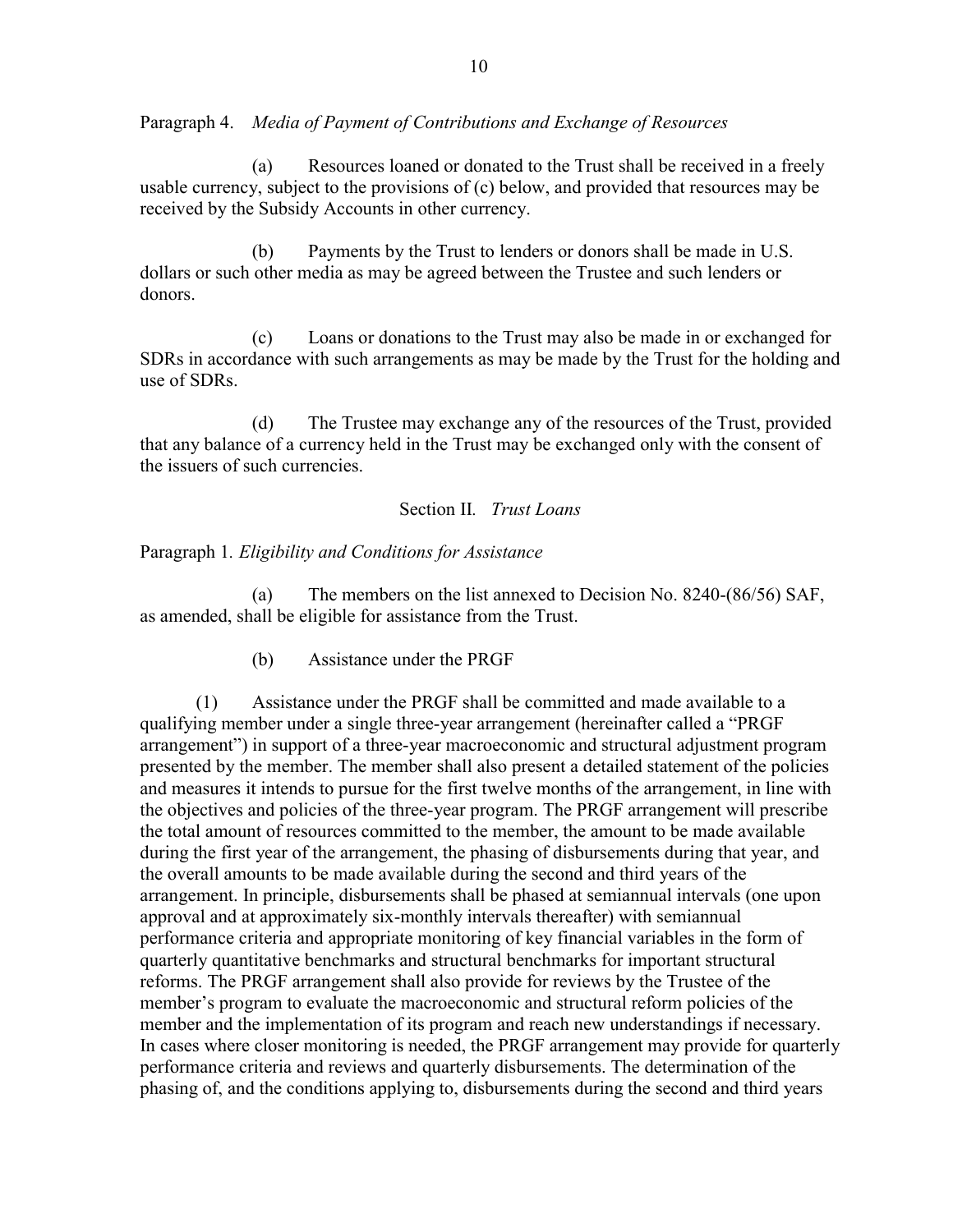of the PRGF arrangement will be made by the Trustee in the context of a review of the program with the member, and of a detailed statement presented by the member describing progress made under the program, and the policies it will follow during the subsequent year of the arrangement to further the realization of the objectives of the three-year program, with such modifications as may be necessary to assist it to achieve its objectives in changing circumstances. After the expiration of a PRGF arrangement for an eligible member, or the cancellation of the PRGF arrangement by the member, the Trustee may approve additional PRGF arrangements for that member in accordance with the Instrument.

 (2) Before approving a PRGF arrangement, the Trustee shall be satisfied that the member has a protracted balance of payments problem and is making an effort to strengthen substantially and in a sustainable manner its balance of payments position.

 (3) The Trustee shall not approve a new PRGF arrangement or complete a review under a PRGF arrangement unless it finds that (i) the member concerned has a poverty reduction strategy set out in an I-PRSP, PRSP preparation status report, PRSP, or APR, that has been issued to the Executive Board normally within the previous 12 months but in any case within the previous 18 months, (ii) the IPRSP, PRSP preparation status report, PRSP, or APR has been the subject of an analysis in a Joint Staff Advisory Note also issued to the Executive Board, provided, however, that no Joint Staff Advisory Note will be required in connection with a PRSP preparation status report, in which case the analysis of the PRSP preparation status report will be included in the staff report on a new PRGF arrangement or a review under a PRGF arrangement, and (iii) if there are any weaknesses in the member's poverty reduction strategy, such as those identified in the Joint Staff Advisory Note, and they are critical to Fund support under a PRGF arrangement, they have been addressed. For purposes of this Instrument, the terms I-PRSP, PRSP preparation status report, PRSP, APR and Joint Staff Advisory Note shall have the meaning given to each of them in Section I, Paragraph 1 of the PRGF-HIPC Trust Instrument (Annex to Decision No. 11436-(97/10), adopted February 4, 1997).

(c) Assistance under the ESF

 (1) Assistance under the ESF shall be made available under the rapid-access component and high-access component of the ESF.

 (2) Assistance under the rapid-access component shall be made available to a qualifying member through outright loan disbursements, where the Trustee is satisfied that inappropriate policies will not compound the difficulties caused by the exogenous shock, and that the member will cooperate with the Trustee in an effort to find, where appropriate, solutions for its balance of payments difficulties. The member requesting assistance under the rapid-access component shall describe in a letter the general policies it plans to pursue, including its intention to avoid introducing or intensifying exchange and trade restrictions. The Managing Director may request that the member implement upfront measures before recommending that the Trustee approve a disbursement under the rapid-access component, in cases where this is necessary to confirm that the approval criteria have been satisfied. Assistance under the rapid-access component will normally be made available in a single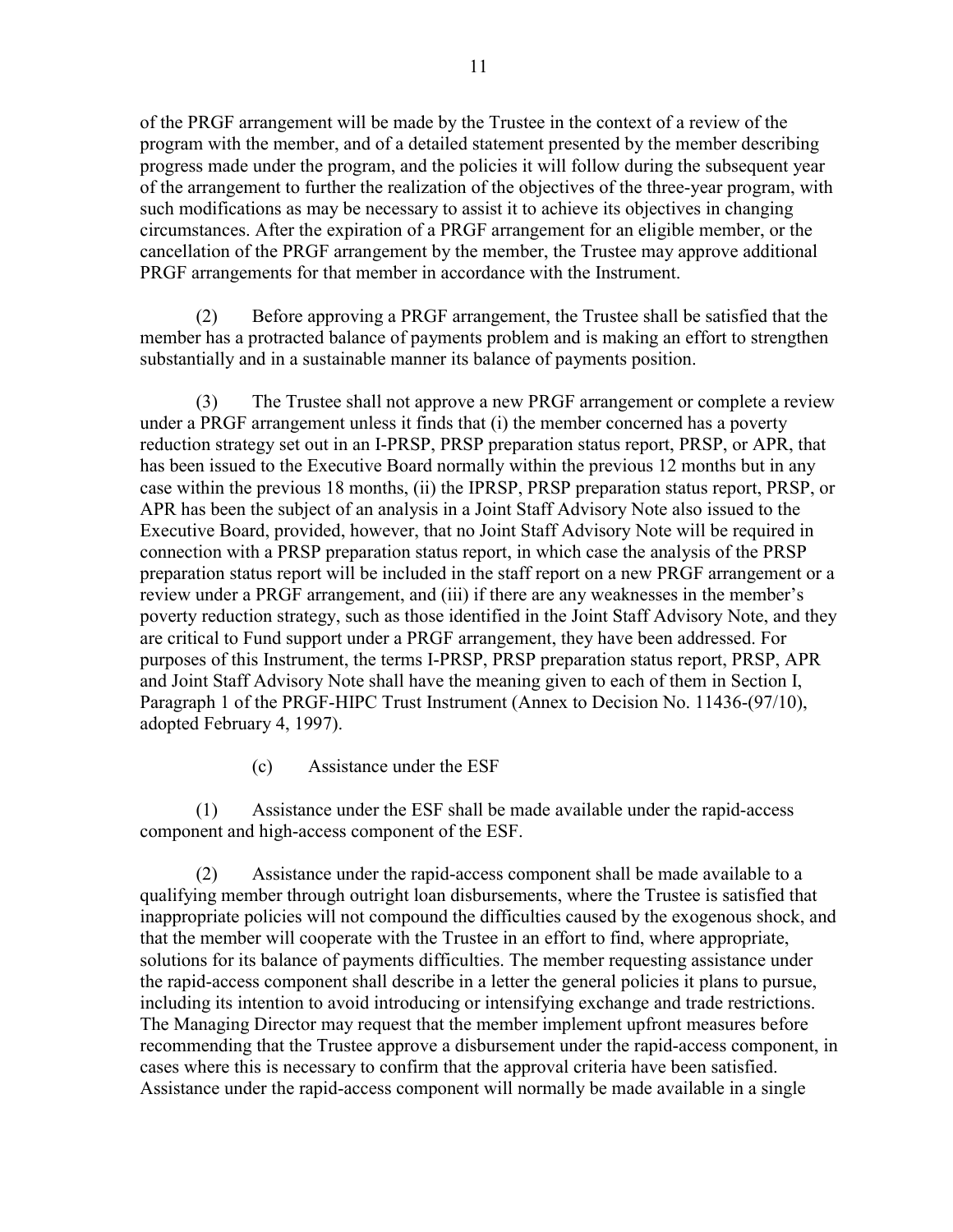disbursement for each shock. After the disbursement of resources under the rapid-access component in respect of a particular shock, the Trustee may (i) approve additional disbursements for the member under the rapid-access component for a different shock in accordance with the Instrument, or (ii) approve an ESF arrangement for the member under the high-access component in accordance with the Instrument.

 (3) Assistance under the high-access component shall be committed and made available to a qualifying member under an arrangement (hereinafter called an "ESF arrangement") in support of a macroeconomic and structural adjustment program presented by the member. The period for an ESF arrangement shall range from one to two years. In cases where the period of an ESF arrangement exceeds one year, the member shall present a detailed statement of the policies and measures it intends to pursue for at least the first twelve months of the arrangement, in line with the objectives and policies of the overall program. The ESF arrangement will prescribe the total amount of resources committed to the member and the phasing of disbursements during the period of the arrangement; provided that in cases where the period of an ESF arrangement exceeds one year, the arrangement may prescribe the amount to be made available only during the first year of the arrangement and the phasing of disbursements during that year. Disbursements may be phased (i) at semiannual intervals (one upon approval and at approximately six-monthly intervals thereafter) with semiannual performance criteria and with appropriate monitoring of key financial variables in the form of quarterly quantitative benchmarks and structural benchmarks for important structural reforms, or (ii) at quarterly intervals (one upon approval and at approximately three-monthly intervals thereafter) with quarterly performance criteria. The phasing of disbursements in any particular case shall be determined on the basis of an assessment by the Trustee taking into account factors such as the duration of the arrangement, the balance of payments need of the member, the volatility of its economic situation and its administrative capacity constraints. The ESF arrangement shall also provide for reviews by the Trustee of the member's program to evaluate the macroeconomic and structural reform policies of the member and the implementation of its program and reach new understandings if necessary. In cases where the period of an ESF arrangement exceeds one year, the determination of the phasing of, and the conditions applying to, disbursements during the period of the arrangement following the first year may be made by the Trustee in the context of a review of the program with the member, and of a detailed statement presented by the member describing progress made under the program, and the policies it will follow during the remaining period of the arrangement to further the realization of the objectives of the program, with such modifications as may be necessary to assist it to achieve its objectives in changing circumstances. After the expiration of an ESF arrangement for an eligible member, or the cancellation of the ESF arrangement by the member, the Trustee may approve additional ESF arrangements for that member in accordance with the Instrument, provided that a member may not have more than one ESF arrangement for the same shock.

 (4) Before approving a disbursement under the rapid-access component or an ESF arrangement under the high-access component, the Trustee shall be satisfied that the member has a balance of payments need whose primary source is an exogenous shock. In addition, disbursements under the rapid-access component and ESF arrangements under the highaccess component will normally be approved only where the Trustee determines that, in or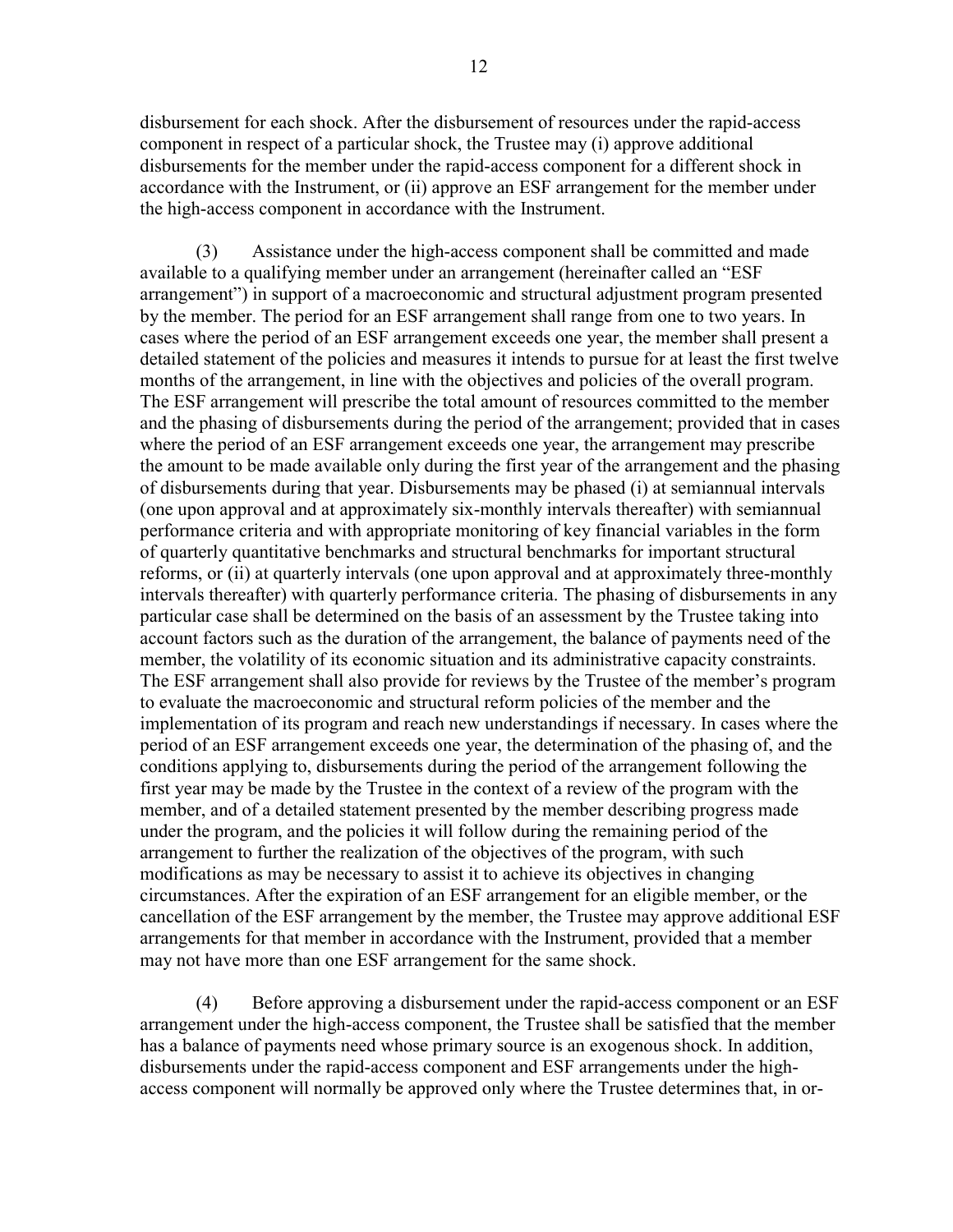der to address the balance of payments difficulties caused by the shock, the member does not need to implement structural reforms of the type that would normally be supported by a PRGF arrangement.

## (d) General Provisions

 (1) A member may not obtain assistance from the Trust under a PRGF arrangement and an ESF arrangement at the same time. In cases where disbursements under a PRGF arrangement are delayed due to delays in program implementation, nonobservance of conditions attached to such disbursements or delays in reaching new understandings when necessary, a member may obtain assistance under the rapid-access component, so long as the requirements under the Instrument for approval of such assistance have been met.

 (2) Commitments under arrangements under this Instrument may be made for the period through December 31, 2011.

 (3) The Managing Director shall not recommend for approval, and the Trustee shall not approve, a request for a disbursement under the rapid-access component or an arrangement under this Instrument whenever the member has an overdue financial obligation to the Fund in the General Resources Account, the Special Disbursement Account, or the SDR Department, or to the Fund as Trustee, or while the member is failing to meet a repurchase expectation to the Fund pursuant to Decision No.7842-(84/165) on the Guidelines on Corrective Action, or pursuant to paragraphs 17 or 31 of Decision No. 8955-(88/125) on the Compensatory Financing Facility, or a purchase pursuant to Decision No. 11627-(97/123) on the Supplemental Reserve Facility, or is failing to meet a repayment expectation pursuant to Section II, paragraph 3(c) or the provisions of Appendix I to this Instrument, or is failing to meet a repurchase expectation pursuant to paragraph 1(b) of Decision No 5703-(78/39) or paragraph 10(a) of Decision No. 4377-(74/114).

(4) The Trustee shall not complete a review under an arrangement under this Instrument unless and until all other conditions for the disbursement of the corresponding loan have been met or waived.

## *Paragraph* 2. Amount of Assistance

 (a) An initial maximum limit on access to resources under the PRGF shall be established by the Trustee, as a proportion of members' quotas in the Fund, and provisions shall be made for a limit up to which that maximum limit may be exceeded in exceptional circumstances. A maximum limit on access to resources under each of the rapid-access component and the high-access component of the ESF shall be established by the Trustee, as a proportion of members' quotas in the Fund, and provisions shall be made allowing the maximum limit under the high-access component to be exceeded in exceptional circumstances. These access limits shall be subject to review from time to time by the Trustee in the light of actual utilization of resources available to the Loan Account.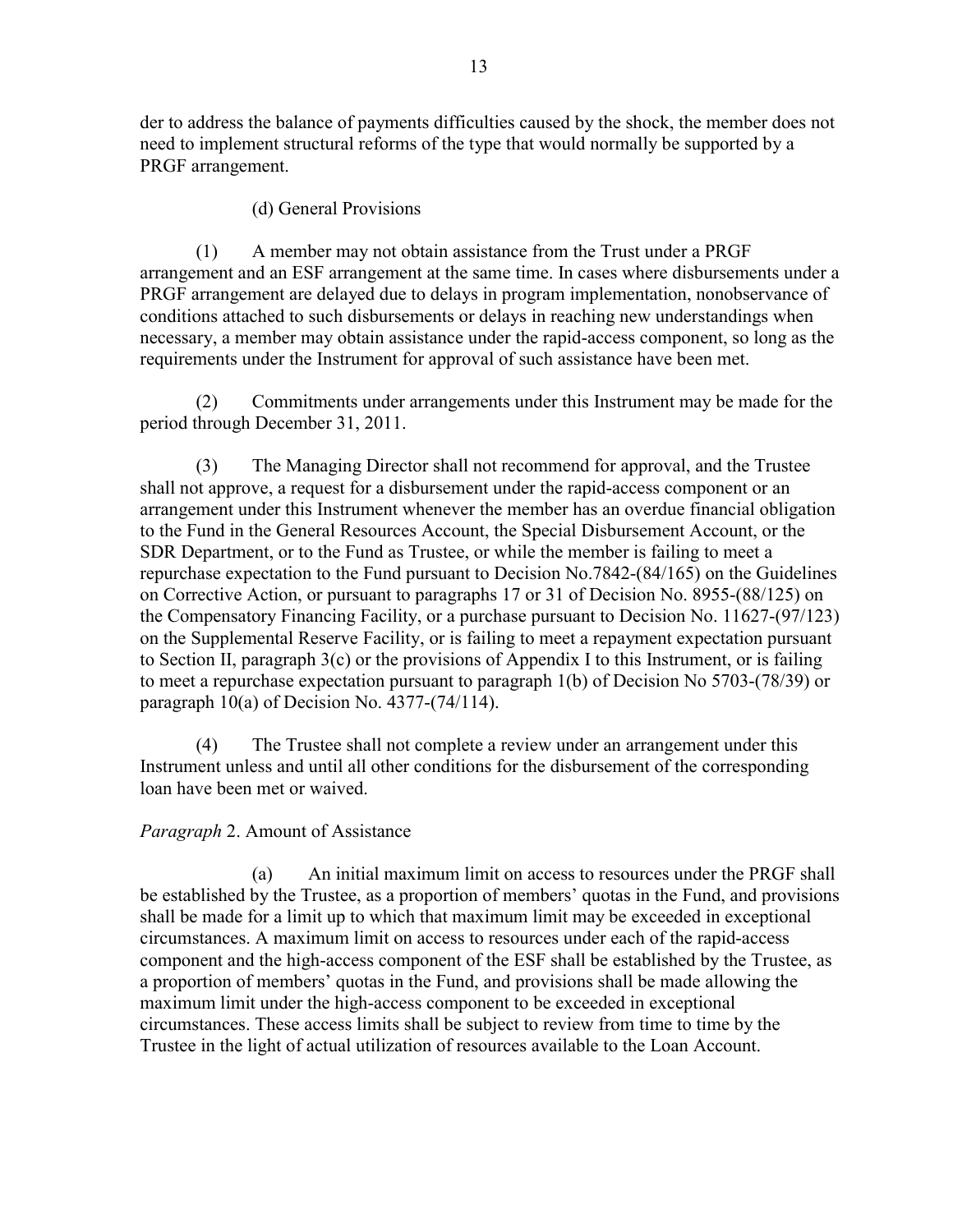(b) To the extent that a member has notified the Trustee that it does not intend to make use of the resources available from the Trust under the PRGF and ESF, the member shall not be included in the calculations of the access limits on Trust loans.

 (c) The access for each member that qualifies for assistance from the Trust under the PRGF or ESF shall be determined on the basis of an assessment by the Trustee of the balance of payments need of the member, the strength of its adjustment program, the amount of the member's outstanding use of credit extended by the Fund, and its record in using Fund credit in the past. The access for each member that qualifies for assistance under the ESF shall also take into account the size and likely persistence of the shock, the member's capacity to repay, and the likelihood of additional donor assistance.

 (d) The amount of resources committed to a qualifying member under a PRGF or ESF arrangement may be increased at the time of any review contemplated under the arrangement, to help meet a larger balance of payments need or in the case of a PRGF arrangement, to support a strengthening of the program. The amount committed to a member under a PRGF arrangement shall not be reduced because of developments in its balance of payments, unless such developments are substantially more favorable than envisaged at the time of approval of the arrangement and the improvement for the member derives in particular from improvements in the external environment.

(e) Any commitment shall be subject to the availability of resources to the

Trust.

Paragraph 3. *Disbursements* 

 (a) Any disbursement shall be subject to the availability of the resources to the Trust.

 (b) Disbursements under an arrangement under this Instrument must precede the expiration of the arrangement period. If phased amounts under an arrangement do not become available as scheduled due to delays in program implementation, nonobservance of conditions attached to such disbursements or delays in reaching new understandings when necessary, the Trustee may rephase those amounts over the remaining period of the arrangement. The Trustee may also extend the period of (i) a PRGF arrangement for up to one year to allow for the disbursement of rephased amounts or to provide additional resources, subject to appropriate conditions consistent with the terms of assistance under the PRGF and (ii) an ESF arrangement for up to the overall maximum twoyear period referred to in Section II, paragraph (c)(3) to allow for the disbursement of rephased amounts or to provide additional resources subject to appropriate conditions consistent with the terms of assistance under the ESF.

 (c) When requesting a disbursement under the ESF, the member shall represent that it has a need because of its balance of payments or its reserve position or developments in its reserves. The Trustee shall not challenge this representation of need prior to providing the member with the requested disbursement. If, after a disbursement is made,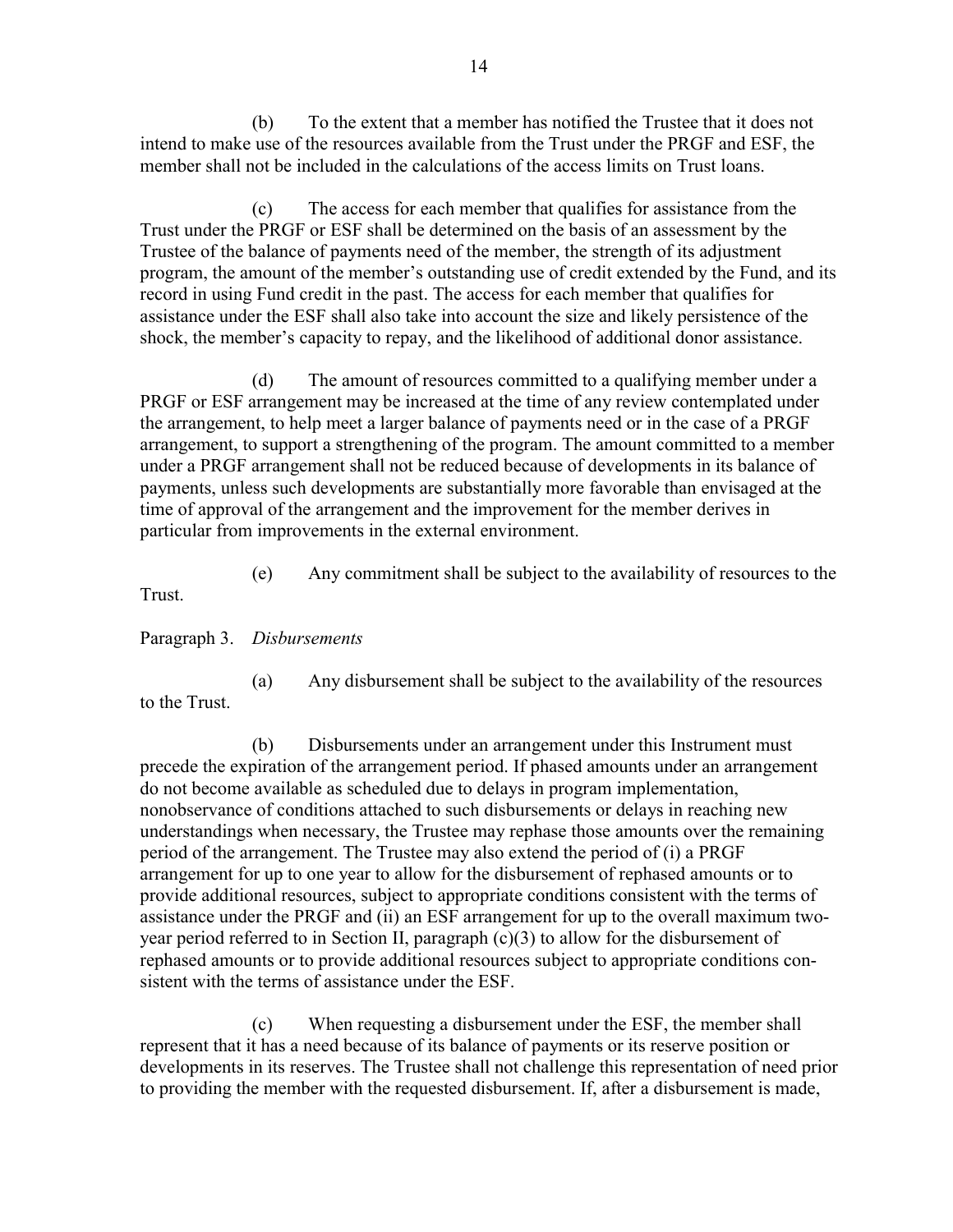the Trustee determines that the disbursement took place in the absence of a need, the Trustee may decide that the member shall be expected to repay an amount equivalent to the disbursement, together with any interest accrued thereon, normally within a period of 30 days from the date of the Executive Board decision establishing that the member is expected to make an early repayment. If the member fails to meet a repayment expectation within the period established by the Trustee, (i) the Managing Director shall promptly submit a report to the Executive Board together with a proposal on how to deal with the matter, and (ii) interest shall be charged on the amount subject to the repayment expectation at the rate applicable to overdue amounts under paragraph 4 of this Section.

 (d) Disbursements shall normally be made on the fifteenth and the last day of the month, provided that if these days are not business days of the Trustee, the disbursement shall be made on the preceding business day. Following a member's qualification for a disbursement, the disbursement shall be made on the first of these value dates for which the necessary notifications and payment instructions can be issued by the Trustee.

 (e) No disbursement to a member shall be made after the expiration of the period referred to in Section III, paragraph 3.

 (f) In cases of misreporting and noncomplying disbursements of Trust loans, the provisions of Appendix I, which is incorporated at the end of this Instrument, shall apply.

 (g) Disbursements under an arrangement to a qualifying member shall be suspended in all the cases specified in Paragraph 1(d)(3) of this Section.

# Paragraph 4. *Terms of loans*

 (a) Interest on the outstanding balance of a loan under the PRGF and the ESF shall be charged at the rate of one half of one percent per annum subject to the provisions of Section IV, paragraph 5, and provided that interest at a rate equal to the rate of interest on the SDR shall be charged on the amounts of any overdue interest on or overdue repayments of Trust loans.

 (b) Trust loans shall be disbursed in a freely usable currency as decided by the Trustee. They shall be repaid, and interest paid, in U.S. dollars or other freely usable currency as decided by the Trustee. The Managing Director is authorized to make arrangements under which, at the request of a member, SDRs may be used for disbursements to the member or for payment of interest or repayments of loans by the member to the Trust.

(c) The Trustee may not reschedule the repayment of loans from the Trust.

(d) Trust loans shall be repaid in ten equal semi-annual installments beginning not later than five and a half years from the date of each disbursement and completed at the end of the tenth year after that date.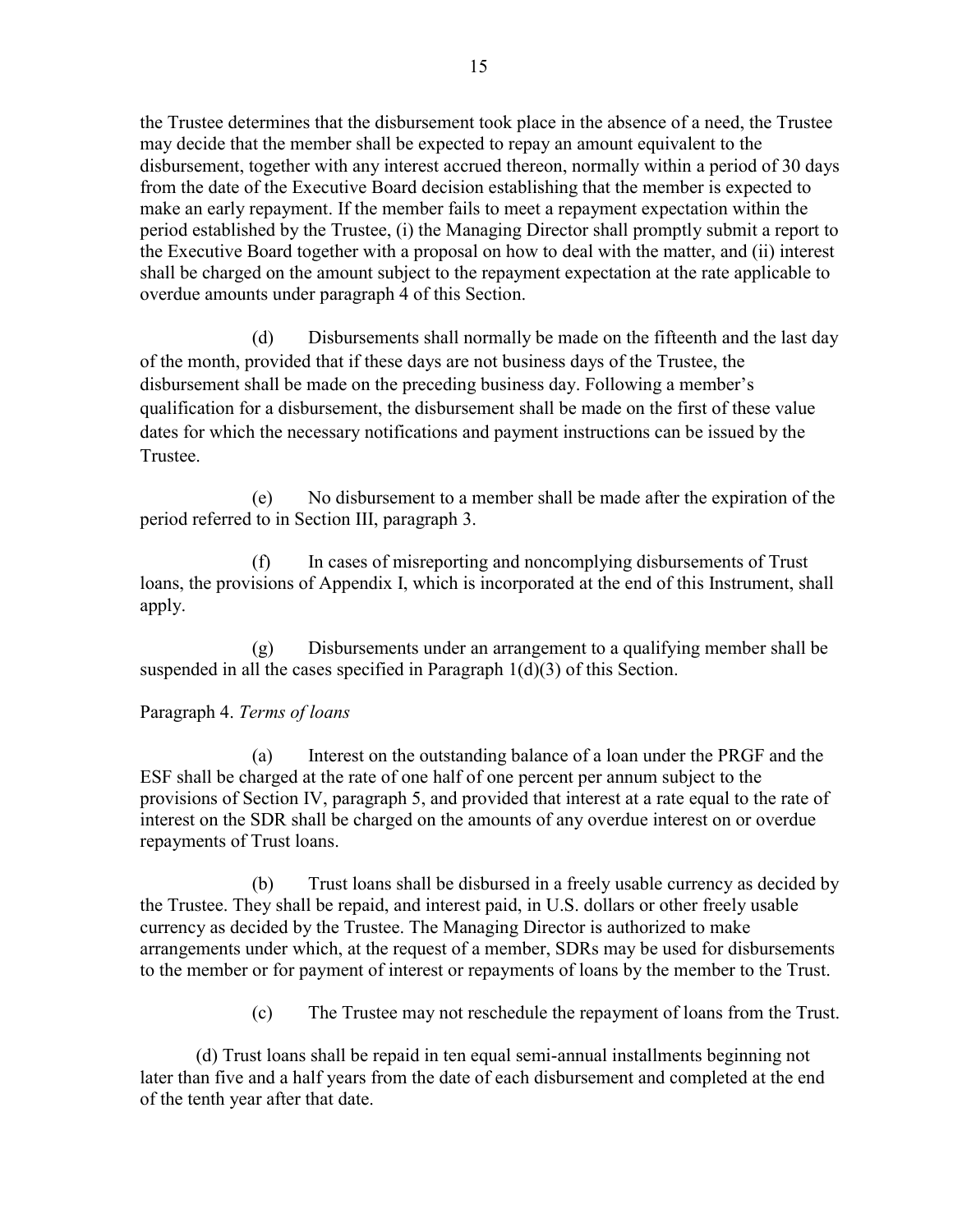#### Paragraph 5. *Modifications*

Any modification of these provisions will affect only loans made after the effective date of the modification, provided that modification of the interest rate shall apply to interest accruing after the effective date of the modification.

#### Section III*. Borrowing for the Loan Account*

Paragraph 1*. Resources* 

The resources held in the Loan Account shall consist of:

(a) the proceeds of loans made to the Trust for that Account; and

 (b) payments of principal and interest on Trust loans, subject to the provisions of Section V, paragraph 3.

#### Paragraph 2*. Borrowing authority*

The Trustee may borrow resources for the Loan Account on such terms and conditions as may be agreed between the Trustee and the respective lenders subject to the provisions of this Instrument. For this purpose the Managing Director of the Trustee is authorized to enter into borrowing agreements and agree to their terms and conditions with lenders to the Loan Account of the Trust.

#### Paragraph 3*. Commitments*

Commitments for drawings under loan agreements to the Loan Account of the ESAF Trust that were entered into before November 30, 1993 shall extend through December 31, 1997, and under loan agreements that are entered into after November 30, 1993 shall extend through December 31, 1999. The drawdown period under loan agreements to the Loan Account of the PRGF-ESF Trust for loans entered into or amended after September 19, 2001 shall normally extend through December 31, 2014. The drawdown period may be extended by mutual agreement between the Trustee and the lender. The Managing Director is authorized to conclude such agreements on behalf of the Trustee.

#### Paragraph 4*. Drawings on loan commitments*

(a) Drawings on the commitments of individual lenders over time shall be made so as to maintain broad proportionality of these drawings relative to commitments, provided that the Trustee will aim to draw fully all loans entered into prior to August 31, 2001 before calling on loans entered into after that date.

 (b) Calls on a lender's commitment shall be suspended temporarily if, at any time prior to June 30, 1997, in case of a commitment under a loan agreement entered into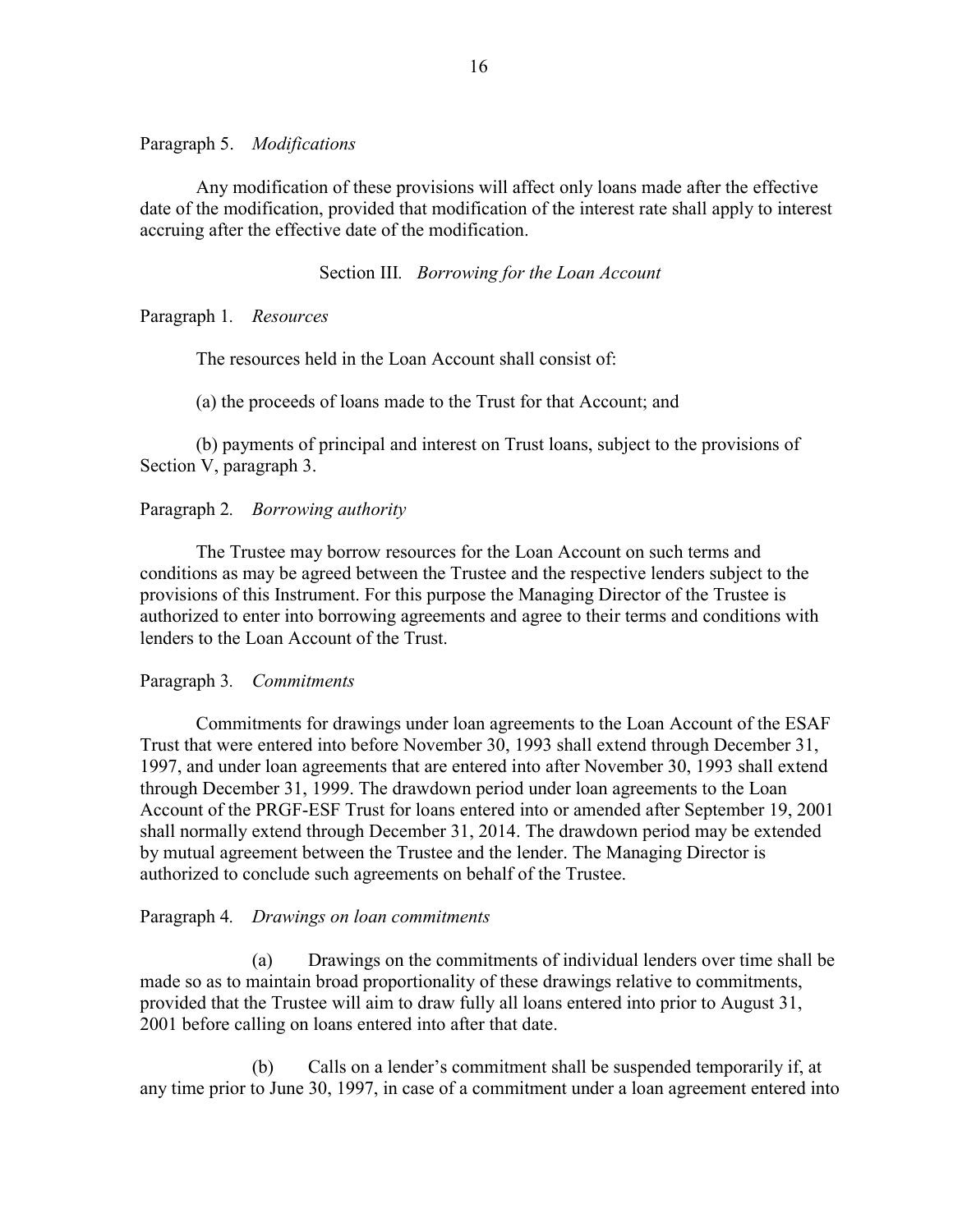before November 30, 1993, or prior to June 30, 1999, in case of a commitment under a loan agreement entered into after November 30, 1993, or prior to June 30, 2014, in case of a commitment under a loan agreement entered into after August 31, 2001, the lender represents to the Trustee that it has a liquidity need for such suspension and the Trustee, having given this representation the overwhelming benefit of any doubt, agrees. The suspension shall not exceed three months, provided that it may be extended for further periods of three months by agreement between the lender and the Trustee. No extension shall be agreed which, in the judgment of the Trustee, would prevent drawing of the full amount of the lender's commitment.

 (c) Following any suspension of calls with respect to the commitment of a lender, calls will be made on that commitment thereafter so as to restore proportionality of calls on all lenders as soon as practicable.

# Paragraph 5. *Payments to lenders*

 a) The Trust shall make payments of principal and interest on its borrowing for the Loan Account from the payments into that account of principal and interest made by borrowers under Trust loans. Payments of the authorized subsidy shall be made from the Subsidy Accounts in accordance with Section IV of this Instrument, and, as required, payments shall be made from the Reserve Account in accordance with Section V of this Instrument.

 (b) The Trust shall pay interest on outstanding borrowing for Trust loans promptly after June 30 and December 31 of each year, unless the particular modalities of a loan to the Trust make it necessary for the Trustee to agree with the lender on interest payments at other times.

#### Section IV. *Subsidy Accounts*

Paragraph 1*. Resources* 

(a) The resources held in the PRGF-ESF Subsidy Account shall consist of:

 (i) the proceeds of donations made to the Trust for the Subsidy Account of the PRGF Trust prior to January 5, 2006, unless a donor notifies the Trustee that it wishes to transfer the proceeds of its out standing donation to another Subsidy Account by March 6, 2006;

 (ii) the proceeds of loans made to the Trust for the Subsidy Account of the PRGF Trust prior to January 5, 2006, unless a lender notifies the Trustee that it wishes to transfer the proceeds of its outstanding loan to another Subsidy Account by March 6, 2006;

 (iii) the proceeds of donations made to the Trust for the PRGF-ESF Subsidy Account;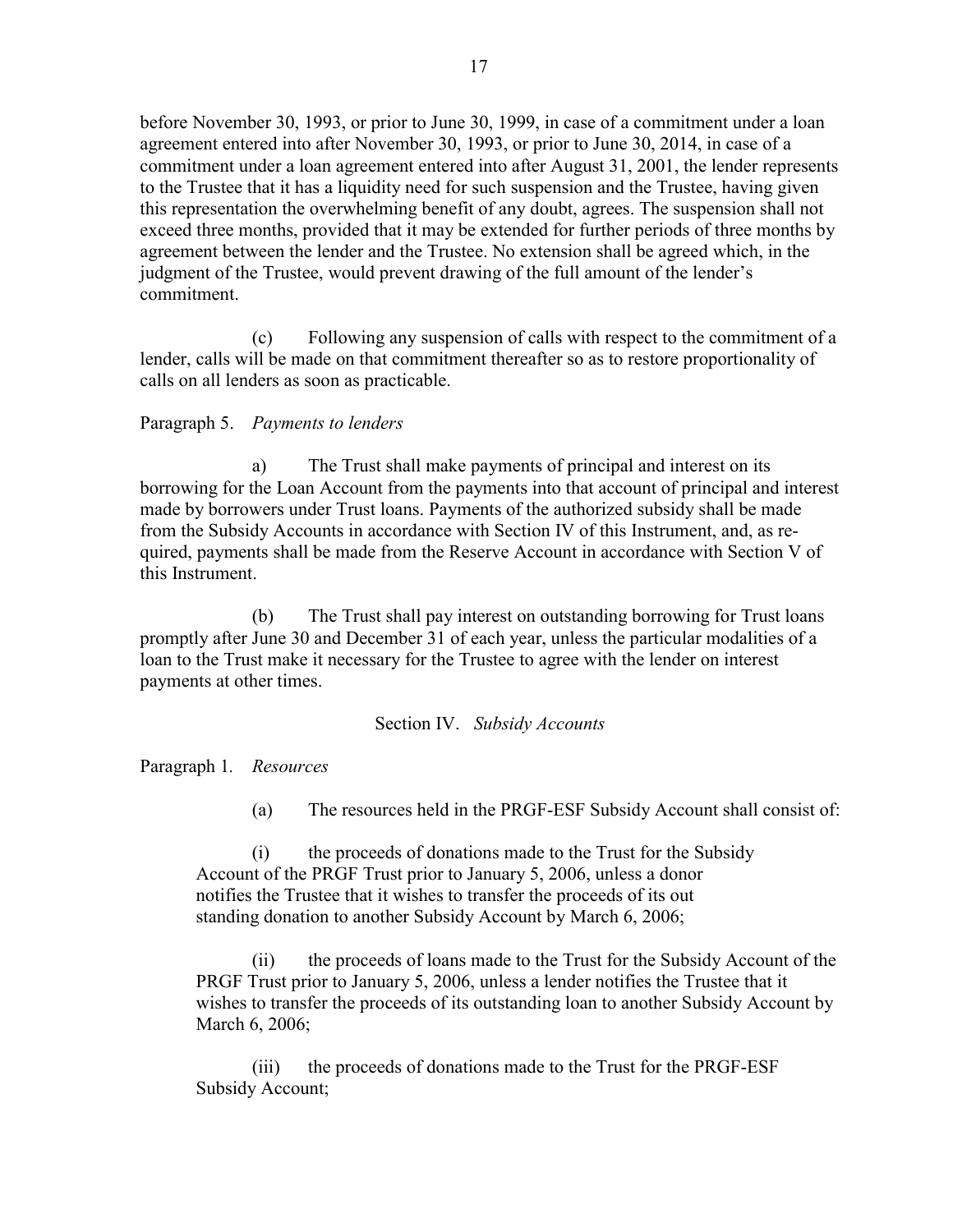(iv) the proceeds of loans made to the Trust for the PRGF-ESF Subsidy Account;

 (v) transfers from the Special Disbursement Account in accordance with Decision No. 10531-(93/170);

 (vi) transfers from the Special Disbursement Account in accordance with paragraph 5(c) of Decision No. 13588-(05/99) MDRI; and

- (vii) net earnings from investment of resources held in that Account.
- (b) The resources held in the ESF Subsidy Account shall consist of:
- (i) the proceeds of donations made to the Trust for that Account;
- (ii) the proceeds of loans made to the Trust for that Account; and
- (iii) net earnings from investment of resources held in that Account.
- (c) The resources held in the PRGF Subsidy Account shall consist of:
- (i) the proceeds of donations made to the Trust for that Account;
- (ii) the proceeds of loans made to the Trust for that Account;

 (iii) transfers from the Trust for Special PRGF Operations for the Heavily Indebted Poor Countries and Interim PRGF Subsidy Operations (PRGF-HIPC Trust) in accordance with Section III *bis* of the Instrument establishing that Trust; and

(iv) net earnings from investment of resources held in that Account.

#### Paragraph 2. *Donations*

The Trustee may accept donations of resources for any of the Subsidy Accounts on such terms and conditions as may be agreed between the Trustee and the respective donors, subject to the provisions of this Instrument. To the extent possible, annual contributions should be made before May 30 of each year. For this purpose the Managing Director of the Trustee is authorized to accept donations of resources and agree to their terms and conditions with donors to the Subsidy Accounts of the Trust.

#### Paragraph 3*. Borrowing*

The Trustee may, in exceptional circumstances, borrow resources for any of the Subsidy Accounts from official lenders on such terms and conditions as may be agreed between the Trustee and the lenders; in order: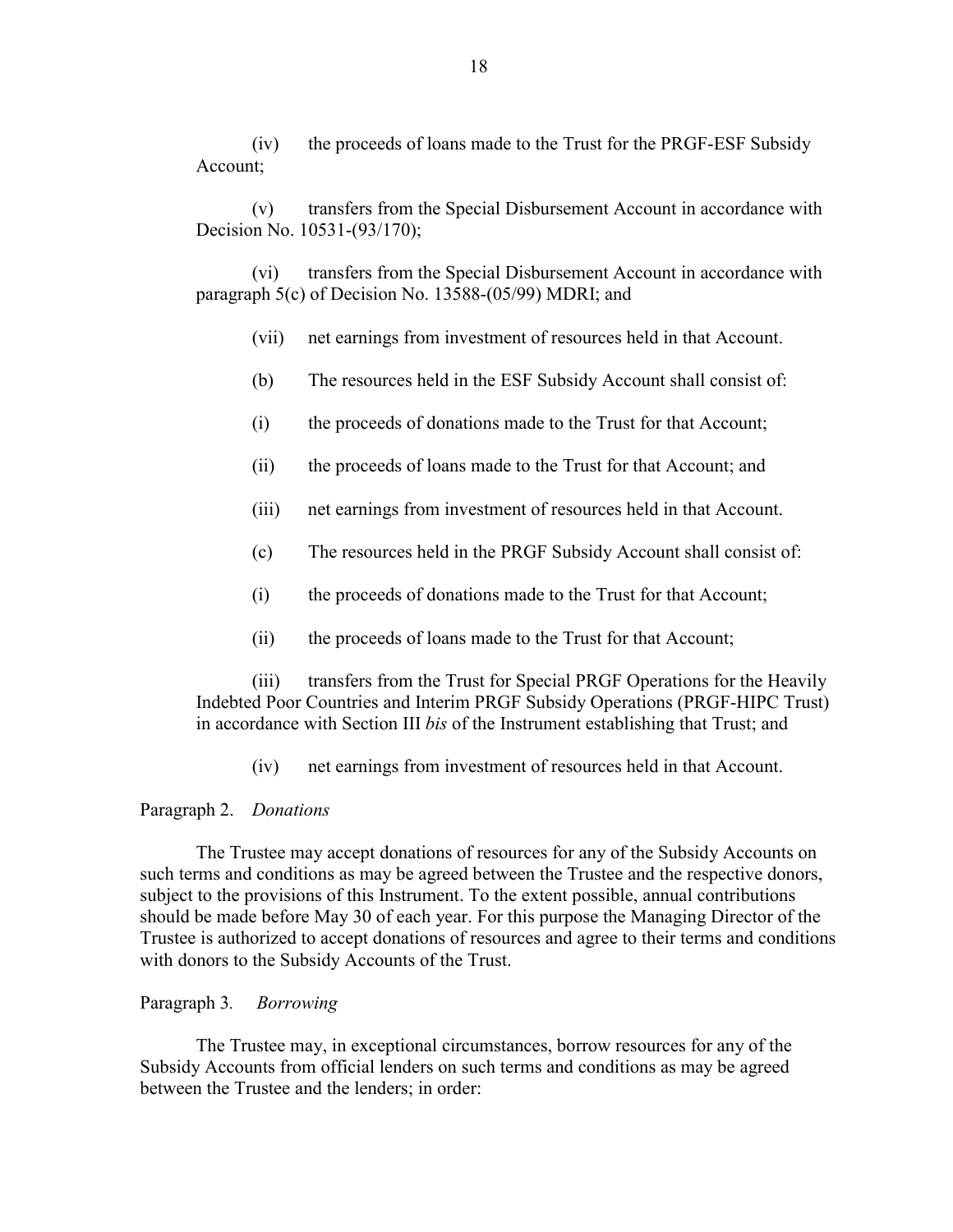(a) to prefinance an amount that is firmly committed to be donated to the Trust for the relevant Subsidy Account; repayment of principal and any payments of interest on such borrowing shall be contingent upon the receipt by the relevant Subsidy Account of the donation that has been prefinanced; and

 (b) that the relevant Subsidy Account may benefit from net investment earnings on the proceeds of a loan extended at a concessional interest rate; repayment of principal and any payment of interest on such borrowing shall be made exclusively from the proceeds of liquidation of the investment and the earnings thereon.

 For this purpose the Managing Director of the Trustee is authorized to enter into borrowing agreements and agree to their terms and conditions with lenders to the Subsidy Accounts of the Trust.

# Paragraph 4. *Authorized subsidy*

(a) The Trustee shall draw upon the resources available in the PRGF-ESF Subsidy Account to pay the difference, with respect to each interest period, between the interest due by the borrowers and the interest due on resources borrowed for loans under the PRGF or the ESF, provided that resources available in the PRGF-ESF Subsidy Account shall be drawn upon for these purposes only if there are no other resources immediately available in the PRGF Subsidy Account or the ESF Subsidy Account, as the case may be, for these purposes. For purposes of the preceding sentence, resources in the PRGF-HIPC Trust that are transferable to the PRGF Subsidy Account shall not be considered resources immediately available in the PRGF Subsidy Account.

 (b) The Trustee shall draw upon the resources available in the ESF Subsidy Account to pay the difference, with respect to each interest period, between the interest due by the borrowers and the interest due on resources borrowed for loans under the ESF.

 (c) The Trustee shall draw upon the resources available in the PRGF Subsidy Account to pay the difference, with respect to each interest period, between the interest due by the borrowers and the interest due on resources borrowed for loans under the PRGF.

## Paragraph 5. *Calculation of subsidy*

(a) The amount of the subsidy shall be determined by the Trustee in the light of (i) the objective of ensuring that the PRGF and ESF are highly concessional facilities and, to the extent possible, of reducing the rate of interest charged on Trust loans to 0.5 percent, (ii) the rate of interest on resources available to the Loan Account, and (iii) the availability and prospective availability of resources to the Subsidy Accounts.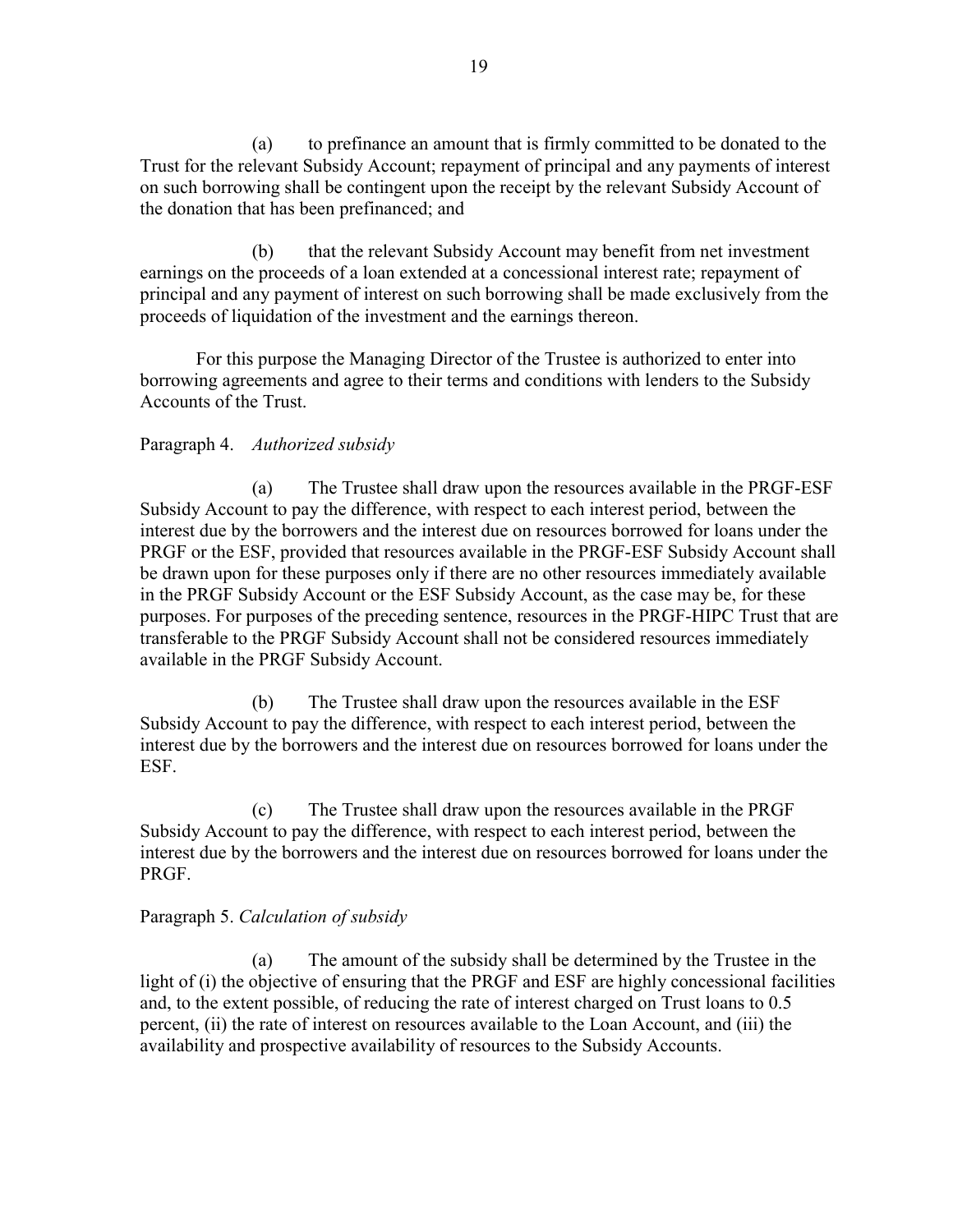(b) The Trustee shall keep the operation of the Subsidy Accounts under review. If at any time it determines that resources available or committed are likely to be insufficient to reduce the rate of interest on either PRGF or ESF loans to 0.5 percent throughout the operation of the Trust, the Trustee shall seek such additional resources as may be necessary to achieve this objective.

 (c) Should adequate additional resources not be forthcoming to reduce the rate on either PRGF or ESF loans to 0.5 percent, the Trustee shall recalculate the subsidy with a view to reducing that interest rate to the lowest feasible rate that could be applied throughout the remaining life of the Trust. The rate of interest charged on all outstanding loans by the Trust under the relevant facility shall be adjusted accordingly in the succeeding interest periods. Borrowers shall be notified promptly of such adjustments. Further recalculations and adjustments shall be made in subsequent interest periods, as necessary in light of developments with respect to the rate of interest on resources available to the Loan Account and the availability of resources to the Subsidy Accounts.

 (d) If the interest due to lenders under the PRGF or ESF for an interest period has exceeded the interest due by borrowers under the relevant facility, together with the authorized subsidy under paragraph 4 of this Section for that period, and payment to lenders of that difference has been made from the Reserve Account in accordance with Section V, paragraph 2, then an amount equivalent to that difference shall be added to the interest due by the relevant borrowers for the succeeding interest period. Payment of that amount shall be made to the Reserve Account in accordance with Section V, paragraph 3. The additional interest due shall not be taken into account in the calculation of the authorized subsidy for that same interest period.

## Paragraph 6. *Termination arrangements*

(a) Upon completion of the subsidy operations authorized by this Instrument, the Fund shall wind up the affairs of the Subsidy Accounts.

 (i) Any resources remaining in the PRGF-ESF Subsidy Account shall be used in a manner consistent with paragraph 4(a) of this Section to reduce to the fullest extent possible, in accordance with this Instrument, to 0.5 percent the interest rate paid by borrowers on PRGF and ESF loans, by means of payments to such borrowers. Any resources remaining after that subsidization shall be distributed to the Fund, donors, and lenders that have contributed to the PRGF-ESF subsidy operation, in proportion to their contributions. The resources representing the Fund's share in such distribution shall be transferred to the Special Disbursement Account.

 (ii) Any resources remaining in the ESF Subsidy Account shall be used to reduce to the fullest extent possible, in accordance with this Instrument, to 0.5 percent the interest rate paid by borrowers on ESF loans, by means of payments to such borrowers. Any resources remaining after that subsidization shall be distributed to donors and lenders that have contributed to the ESF subsidy operation, in proportion to their contributions.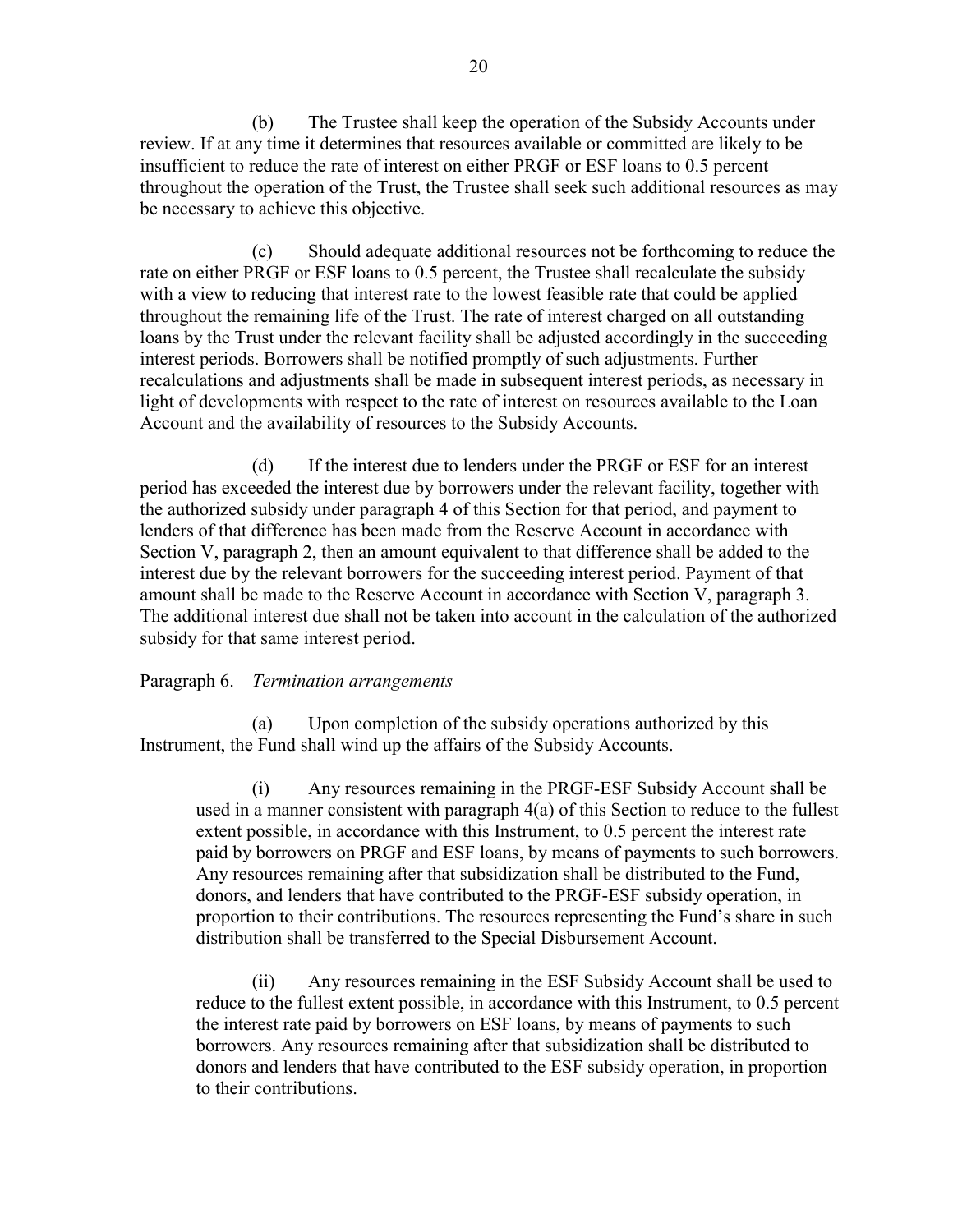(iii) Any resources remaining in the PRGF Subsidy Account shall be used to reduce to the fullest extent possible, in accordance with this Instrument, to 0.5 percent the interest rate paid by borrowers on PRGF loans, by means of payments to borrowers. Any resources remaining after that subsidization shall be distributed to donors and lenders that have contributed to the PRGF subsidy operation, in proportion to their contributions.

 (iv) For the purposes of the distributions provided for in this paragraph 6, account will be taken of donations, the net earnings from investment of the proceeds of concessional loans extended to the Subsidy Accounts under paragraph 3(b) above, and the subsidy element of concessional loans extended to the Trust under Section III; the subsidy element associated with such loans shall be calculated as the difference, if positive, between the SDR rate of interest and the interest on such loans, applied to the amount of the loans during the period they were outstanding.

 (b) Prior to the termination of the PRGF-ESF Subsidy Account in accordance with (a)(i) above, the equivalent of SDR 1.12 billion of the resources in that Account that are not derived from the Special Disbursement Account shall be transferred from the Subsidy Account to the Multilateral Debt Relief Initiative-II Trust established pursuant to paragraph 2 of Decision No. 13588-(05/99) MDRI, upon the notification by sufficient contributors that up to the full amount of their outstanding contributions may be used for such a transfer.

#### Section V. *Reserve Account*

Paragraph 1. *Resources* 

The resources held in the Reserve Account shall consist of:

 (a) transfers by the Fund from the Special Disbursement Account in accordance with Decision No. 8760-(87/176), adopted December 18, 1987, as amended by Decision No. 10531-(93/170), adopted December 15, 1993;

(b) net earnings from investment of resources held in the Reserve

Account;

 (c) net earnings from investment of any resources held in the Loan Account pending the use of these resources in operations;

(d) payments of overdue principal or interest or interest thereon under Trust loans, and payments of interest under Trust loans to the extent that payment has been made to a lender from the Reserve Account;

 (e) transfers by the Fund from the Special Disbursement Account in accordance with Decision No. 10286-(93/23) ESAF, adopted February 22, 1993; and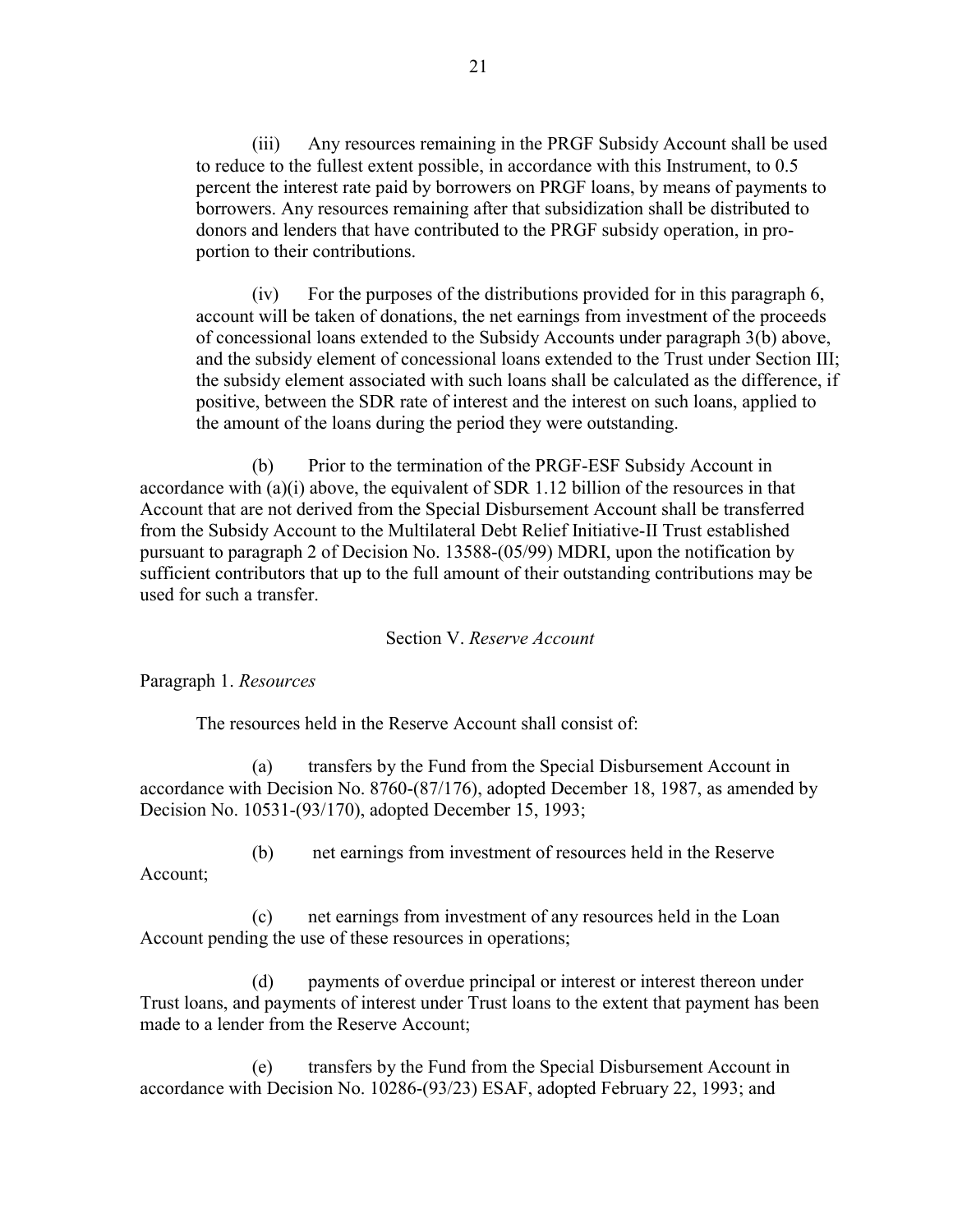(f) repayments of the principal under Trust loans, to the extent that resources in the Reserve Account have been used to make payments to a lender due to a difference in timing between scheduled principal repayments to the lender and principal repayments under Trust loans.

### Paragraph 2*. Use of resources*

The resources held in the Reserve Account shall be used by the Trustee to make payments of principal and interest on its borrowing for Trust loans, to the extent that the amounts available from receipts of repayments and interest from borrowers under Trust loans, together with the authorized subsidy under Section IV, paragraph 4, are insufficient to cover the payments to lenders as they become due and payable.

### Paragraph 3. *Payments to the Reserve Account*

Any repayment of principal under Trust loans, to the extent that repayment to a lender has been made from the Reserve Account due to differences in timing between scheduled principal repayments to the lender and principal repayments under Trust loans, any payments of overdue principal or interest or interest thereon under Trust loans, and any payments of interest under Trust loans to the extent that payment has been made to a lender from the Reserve Account, shall be made to the Reserve Account.

#### Paragraph 4. *Review of resources*

If resources in the Reserve Account are, or are determined by the Trustee likely to become, insufficient to meet the obligations of the Trust that may be discharged from the Reserve Account as they become due and payable, the Trustee shall review the situation in a timely manner.

#### Paragraph 5. *Reduction of resources and liquidation*

(a) Whenever the Trustee determines that amounts in the Reserve Account of the Trust exceed the amount that may be needed to cover the total liabilities of the Trust to lenders that are authorized to be discharged by the Reserve Account, the Trustee shall retransfer such excess amount to the Fund's Special Disbursement Account.

 (b) Notwithstanding (a) above, the equivalent of up to SDR 250 million may be transferred from the Reserve Account to the Special Disbursement Account to be used to provide Trust grants or Trust loans, as defined in the Instrument to Establish a Trust for Special PRGF Operations for the Heavily Indebted Poor Countries and Interim PRGF Subsidy Operations. Transfers will be made only when and to the extent that the Trustee of the Trust established by that Instrument determines that there are no other resources immediately available for this purpose.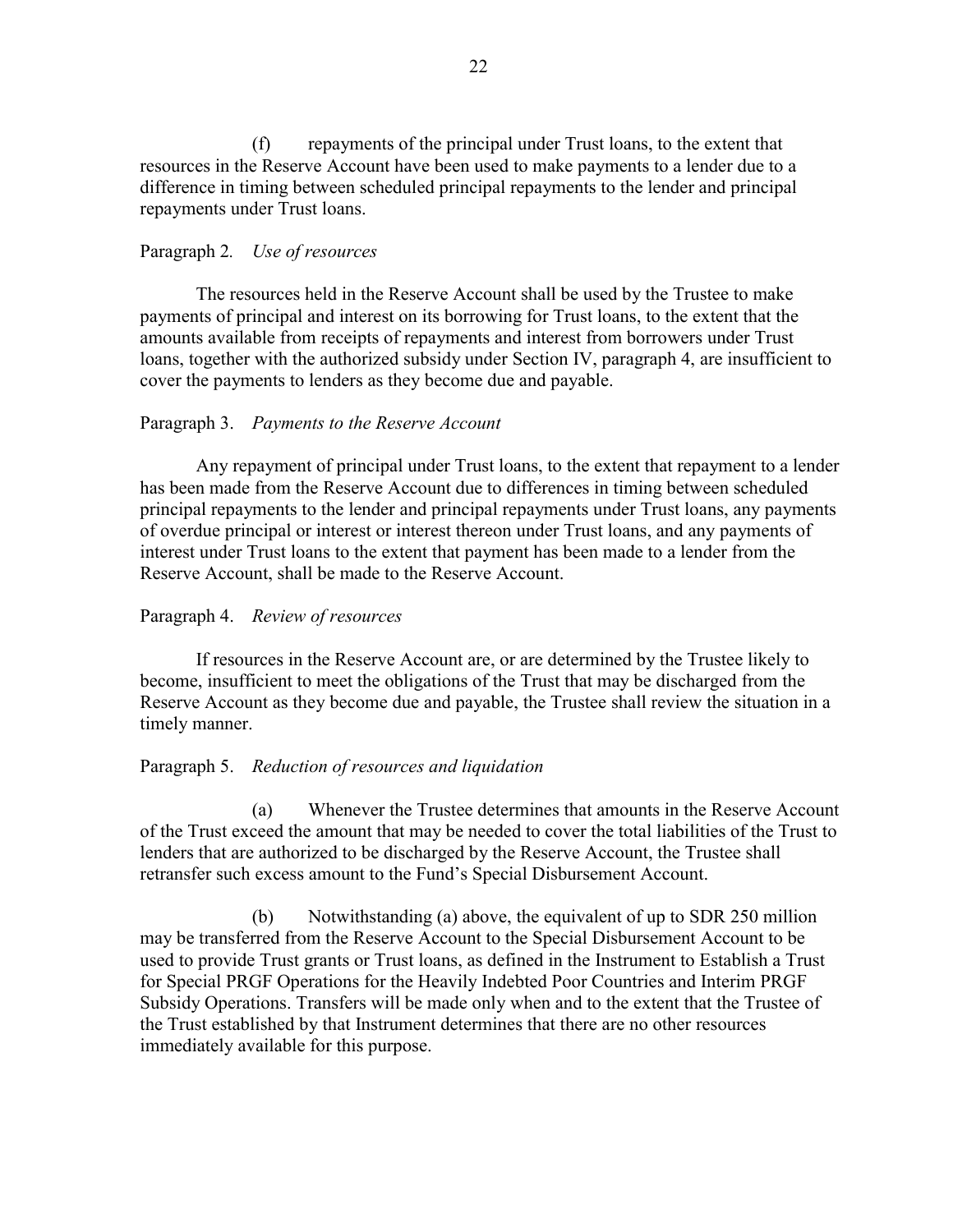(c) Upon liquidation of the Trust, all amounts in the Reserve Account remaining after discharge of liabilities authorized to be discharged by the Reserve Account shall be transferred to the Special Disbursement Account.

## Section VI. *Transfer of Claims*

Paragraph 1. *Transfers by lenders* 

(a) Any lender shall have the right to transfer at any time all or part of any claim to any member of the Fund, to the central bank or other fiscal agency designated by any member for purposes of Article V, Section 1 ("other fiscal agency"), or to any official entity that has been prescribed as a holder of SDRs pursuant to Article XVII, Section 3 of the Fund's Articles of Agreement.

 (b) The transferee shall, as a condition of the transfer, notify the Trustee prior to the transfer that it accepts all the obligations of the transferor relating to the transferred claim with respect to renewal and new drawings, and shall acquire all the rights of the transferor with respect to repayment of and interest on the transferred claim.

# Paragraph 2. *Transfers among electing lenders*

(a) Any lender to the Loan Account ("electing lenders") may inform the Trustee that it stands ready, upon request by the Trustee, to purchase claims on the Trust from any other electing lender, provided that the holdings of claims so acquired shall at no time exceed the amount communicated to the Trustee and subject to the other provisions of this section. A list of electing lenders and the amounts communicated by them shall be established separately by the Trustee. This list may be extended and the amounts therein increased in accordance with communications received subsequently.

 (b) An electing lender shall have the right to transfer temporarily to other electing lenders part or all of any claim arising from its loans to the Trust under Section III, if the electing lender represents to the Trustee that it has a liquidity need to make such transfer and the Trustee, having given this representation the overwhelming benefit of any doubt, agrees.

 (c) The Trustee shall allocate each transfer by an electing lender under this provision to all other electing lenders in proportion to the amounts by which the respective maximum holdings listed in the attachment exceed actual holdings of claims acquired under this provision; provided, however, that no allocation shall be made to an electing lender if it represents to the Trustee that it has a liquidity need for exclusion from an allocation and the Trustee agrees, in which case allocations to the remaining electing lenders shall be adjusted accordingly.

 (d) The purchaser of any claim transferred under this provision shall assume, as a condition of the transfer, any obligation of the transferor, relating to the transferred claim, with respect to the renewal of drawing on loans to the Trust and to new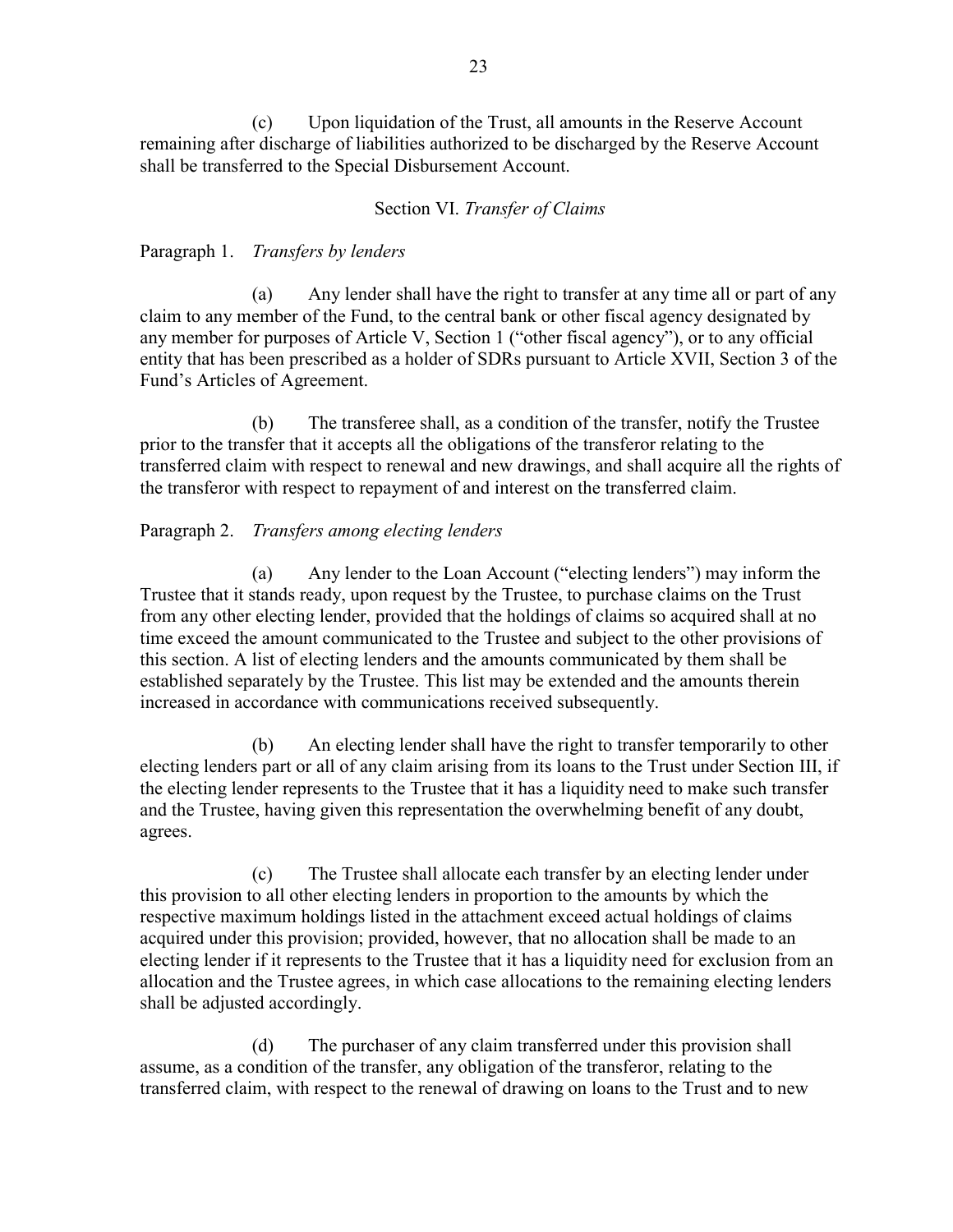drawings on loans in the event a renewal, having been requested, is not agreed by the transferor.

 (e) Transfers of claims under this provision shall be made in exchange for freely usable currency and shall be reversed in the same media within three months, provided that such transfers may be renewed, by agreement between the transferor and the Trustee, for further periods of three months up to a total of one year. Notwithstanding the above, the transferor shall reverse a transfer under this provision not later than the date on which the transferred claim is due to be repaid by the Trust.

 (f) Interest on claims transferred under this Section shall be paid by the Trust to the transferor in accordance with the provisions of the transferor's lending agreement with the Trust. The transferor shall pay interest to the transferee(s) on the amount transferred, so long as the transfer remains outstanding, at a daily rate equal to that set out in Rule T-1 of the Fund's Rules and Regulations; such interest shall be payable three months after the date of a transfer or of its renewal, or on the date the transfer is reversed, whichever is earlier.

Section VII. *Administration of the Trust* 

Paragraph 1. *Trustee* 

(a) The Trust shall be administered by the Fund as Trustee. Decisions and other actions taken by the Fund as Trustee shall be identified as taken in that capacity.

 (b) Subject to the provisions of this Instrument, the Fund in administering the Trust shall apply the same rules as apply to the operation of the General Resources Account of the Fund.

(c) The Trustee, acting through its Managing Director, is authorized:

 (i) to make all arrangements, including establishment of accounts in the name of the International Monetary Fund, which shall be accounts of the Fund as Trustee, with such depositories of the Fund as the Trustee deems necessary; and

 (ii) to take all other administrative measures that the Trustee deems necessary to implement the provisions of this Instrument.

# Paragraph 2. *Separation of assets and accounts, audit and reports*

(a) The Resources of the Trust shall be kept separate from the property and assets of all other accounts of the Fund, including other administered accounts, and shall be used only for the purposes of the Trust in accordance with this Instrument.

 (b) The property and assets held in the other accounts of the Fund shall not be used to discharge liabilities or to meet losses arising out of the administration of the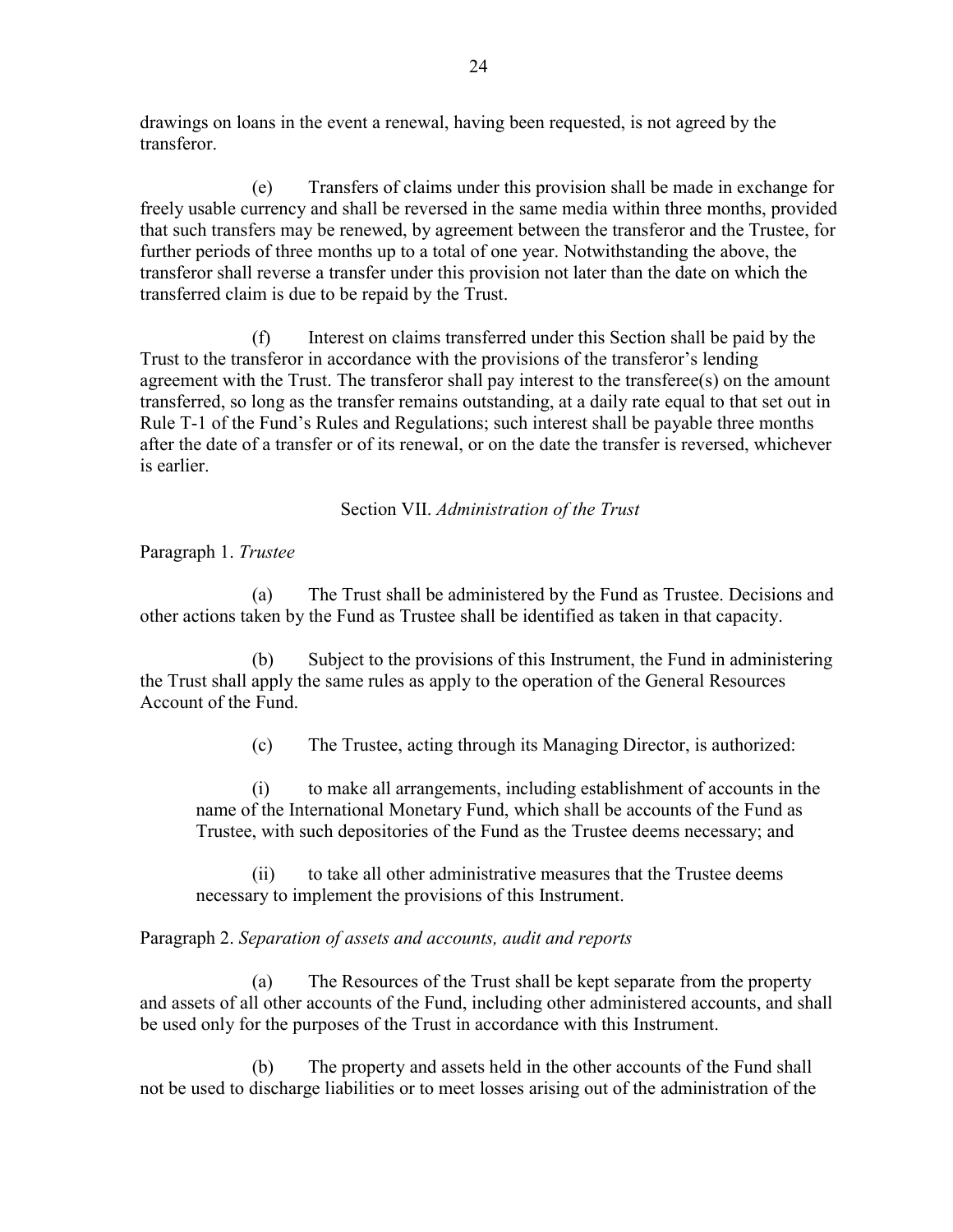Trust. The resources of the Trust shall not be used to discharge liabilities or to meet losses arising out of the administration of the other accounts of the Fund.

 (c) The Fund shall maintain separate financial records and prepare separate financial statements for the Trust.

 (d) The audit committee selected under Section 20 of the Fund's By-Laws shall audit the financial transactions and records of the Trust. The audit shall relate to the financial year of the Fund.

 (e) The Fund shall report on the resources and operations of the Trust in the Annual Report of the Executive Board to the Board of Governors and shall include in that Annual Report the report of the audit committee on the Trust.

# Paragraph 3. *Investment of resources*

(a) Any balances held by the Trust and not immediately needed in operations shall be invested.

 (b) Investments may be made in any of the following: (i) marketable obligations issued by an international financial organization and denominated in SDRs or in the currency of a member of the Fund; (ii) marketable obligations issued by a member or by a national official financial institution of a member and denominated in SDRs or in the currency of that member; and (iii) deposits with a commercial bank, a national official financial institution of a member, or an international financial institution that are denominated in SDRs or in the currency of a member. Investment which does not involve an exchange of currency shall be made only after consultation with the member whose currency is to be used, or, when an exchange of currencies is involved, with the consent of the issuers of such currencies.

Section VIII. *Period of Operation and Liquidation* 

Paragraph 1. *Period of operation* 

The Trust established by this Instrument shall remain in effect for as long as is necessary, in the judgment of the Fund, to conduct and to wind up the business of the Trust.

Paragraph 2. *Liquidation of the Trust* 

(a) Termination and liquidation of the Subsidy Accounts shall be made in accordance with the provisions of Section IV, paragraph 6.

 (b) All other resources, if any, shall be used to discharge any liabilities of the Trust, other than those incurred under Section IV, and any remainder shall be transferred to the Special Disbursement Account of the Fund.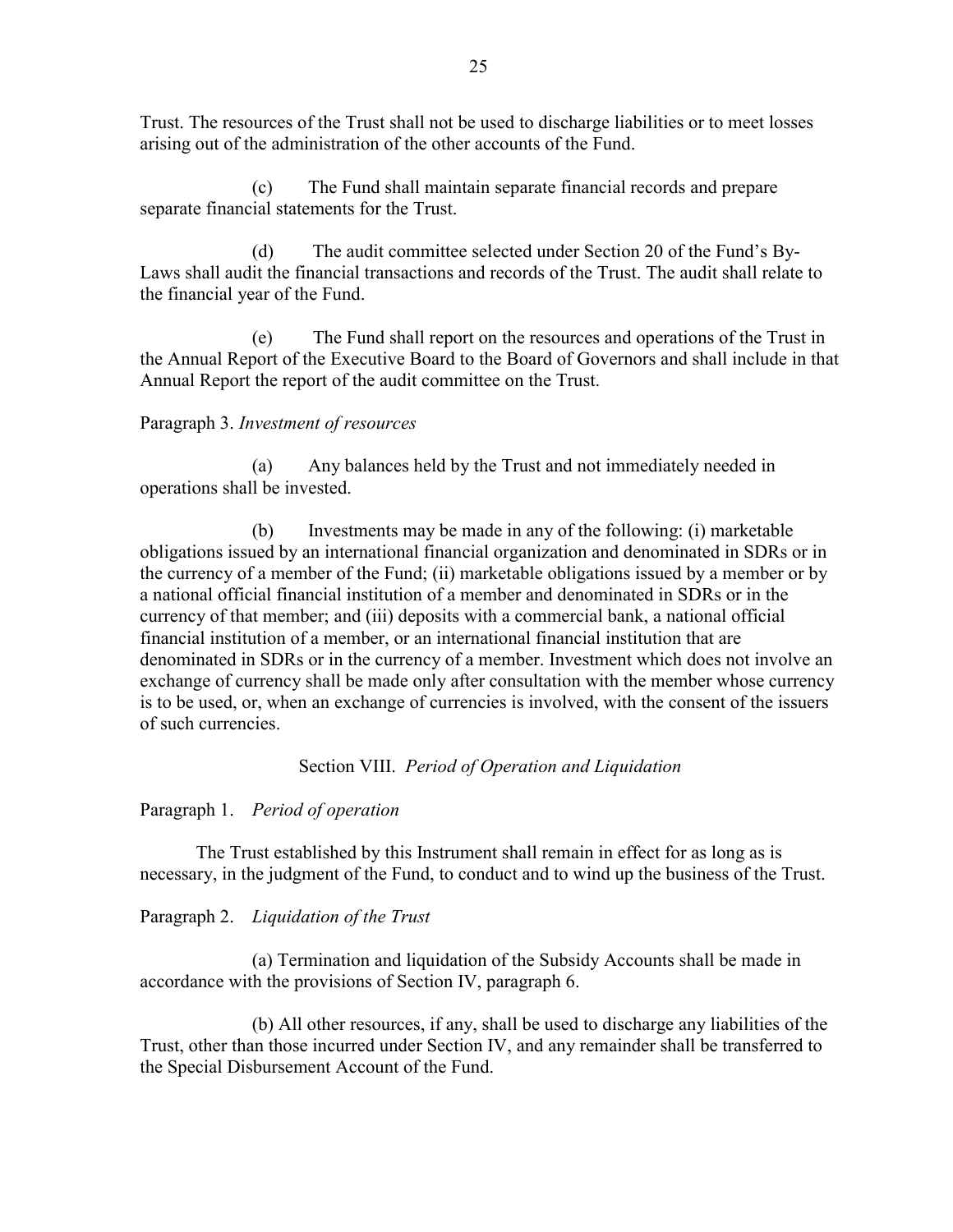#### Section IX. *Amendment of the Instrument*

The Fund may amend the provisions of the Instrument, except this Section and Section I, paragraphs 1 and 2; Section III, paragraphs 4 and 5; Section IV, paragraphs 4 and 6; Section V; Section VI; Section VII, paragraph 2(a) and (b); Section VIII, paragraph 2(b).

## APPENDIX I

*Misreporting and Noncomplying Disbursements Under the Poverty Reduction and Growth Facility and the Exogenous Shocks Facility—Provisions on Corrective Action* 

a. A noncomplying disbursement occurs when (i) the Trustee makes a disbursement to a member in accordance with the Instrument on the basis of a finding by the Trustee or the Managing Director that all applicable conditions established for that disbursement under the terms of the decisions on the disbursement have been observed, and (ii) that finding later proves to be incorrect. For the purposes of these provisions, a condition established under the terms of a decision on a disbursement means a condition specified in the arrangement for the relevant disbursement; in a decision approving the arrangement or approving an outright disbursement; or in a decision completing a review, or granting a waiver of applicability or for the nonobservance of a performance criterion under the arrangement.

 b. Whenever evidence comes to the attention of the staff of the Trustee indicating that a member may have received a noncomplying disbursement, the Managing Director shall promptly inform the member concerned.

 c. If, after consultation with the member, the Managing Director determines that the member did receive a noncomplying disbursement, the Managing Director shall promptly notify the member and submit a report to the Executive Board together with recommendations.

 d. In any case where the noncomplying disbursement was made no more than four years prior to the date on which the Managing Director informed the member, as provided for in paragraph (b), the Executive Board may decide either (i) that the member will be called upon to make an early repayment, or (ii) that the nonobservance will be waived.

 e. If the decision of the Executive Board is to call upon the member to make an early repayment as provided for in paragraph (d)(i), the member will be expected to repay an amount equivalent to the noncomplying disbursement, together with any interest accrued thereon, normally within a period of 30 days from the date of the Executive Board decision.

f. A waiver under paragraph  $(d)(ii)$  will normally be granted only if the deviation from the relevant performance criterion or other condition was minor or temporary, or if, subsequent to the disbursement, the member had adopted additional measures appropriate to achieve the objectives supported by the relevant decision on the disbursement.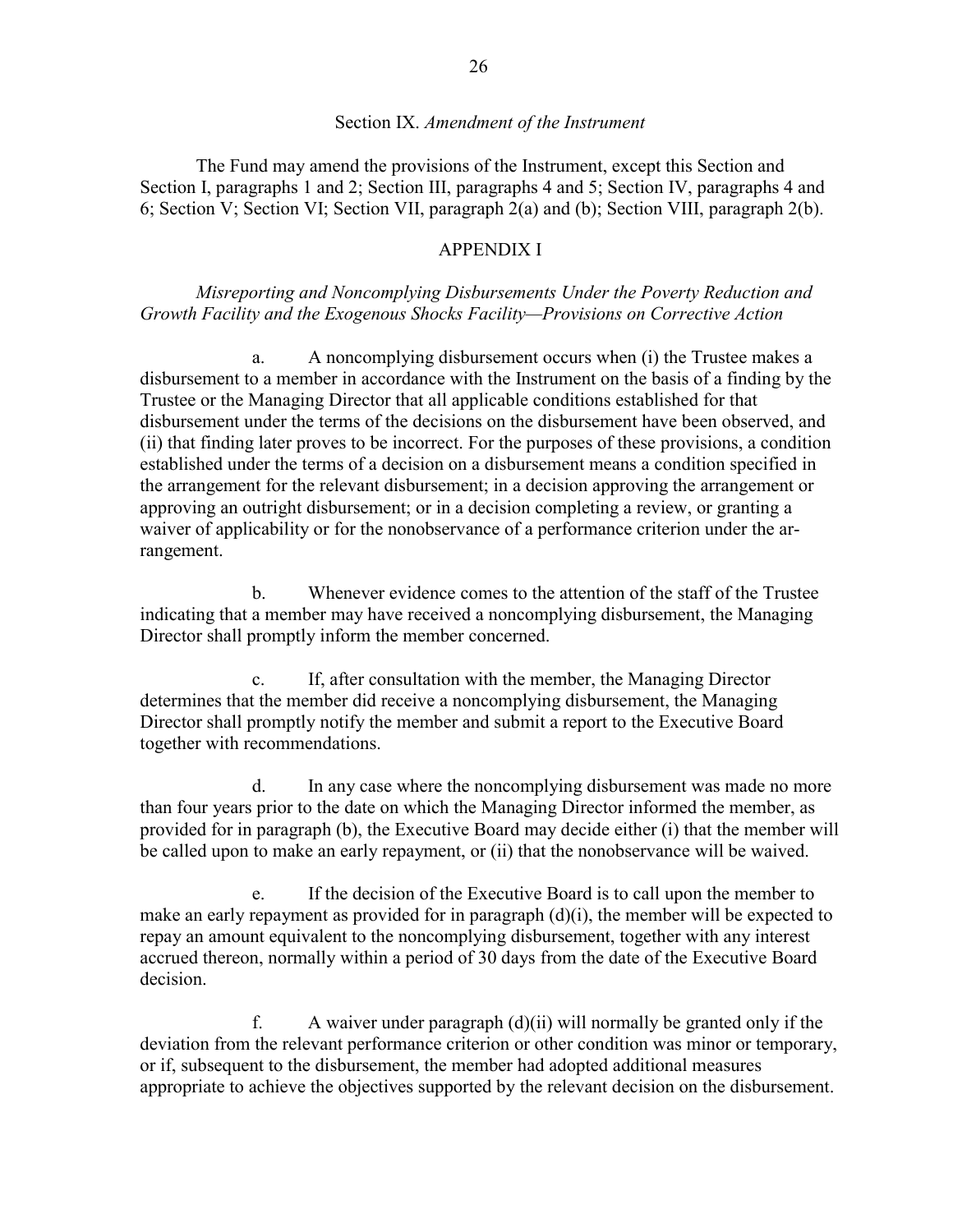g. If a member fails to meet a repayment expectation under these guidelines within the period established by the Executive Board, (i) the Managing Director shall promptly submit a report to the Executive Board together with a proposal on how to deal with the matter, and (ii) interest shall be charged on the amount subject to the repayment expectation at the rate applicable to overdue amounts under Section II, Paragraph 4 of the Instrument.

h. For the purposes of this decision:

 (i) whenever the Managing Director considers there is evidence indicating that a member may have received a noncomplying disbursement, but the nonobservance of the relevant performance criterion or other specified condition was de minimis in nature, as defined in paragraph 1 of Decision No. 13849, the communication referred to in paragraph (b) may be made by a representative of the relevant Area Department;

 (ii) if the Managing Director determines that a member has received a noncomplying disbursement and considers that the nonobservance of the relevant performance criterion or other specified condition was de minimis in nature, as defined in paragraph 1 of Decision No. 13849, the notification referred to in paragraph (c) may be made by a representative of the relevant Area Department, and the report of the Managing Director contemplated in paragraph (c) shall, wherever possible, be included in a staff report on the relevant member that deals with issues other than the noncomplying disbursement and shall include a recommendation that the related nonobservance be considered to be de minimis in nature, and that a waiver for nonobservance be granted. In those rare cases when such a staff report cannot be issued to the Board promptly after the Managing Director concludes that a noncomplying disbursement has been made, the Managing Director shall consult Executive Directors and, if deemed appropriate by the Managing Director, a standalone report on the noncomplying disbursement will be prepared for consideration by the Executive Board, normally on a lapse-of-time basis; and

 (iii) whenever the Executive Board finds that a noncomplying disbursement has been made but that the nonobservance of the relevant performance criterion or other specified condition was de minimis in nature as defined in paragraph 1 of Decision No. 13849, a waiver for nonobservance shall be granted by the Executive Board.

#### APPENDIX II

## *Procedures for Addressing Overdue Financial Obligations to the Poverty Reduction and Growth Facility and Exogenous Shocks Facility Trust*

The following procedures aim at preventing the emergence or accumulation of overdue financial obligations to the Poverty Reduction and Growth Facility ("PRGF") and Exogenous Shocks Facility ("ESF") Trust (the "Trust") and at eliminating existing overdue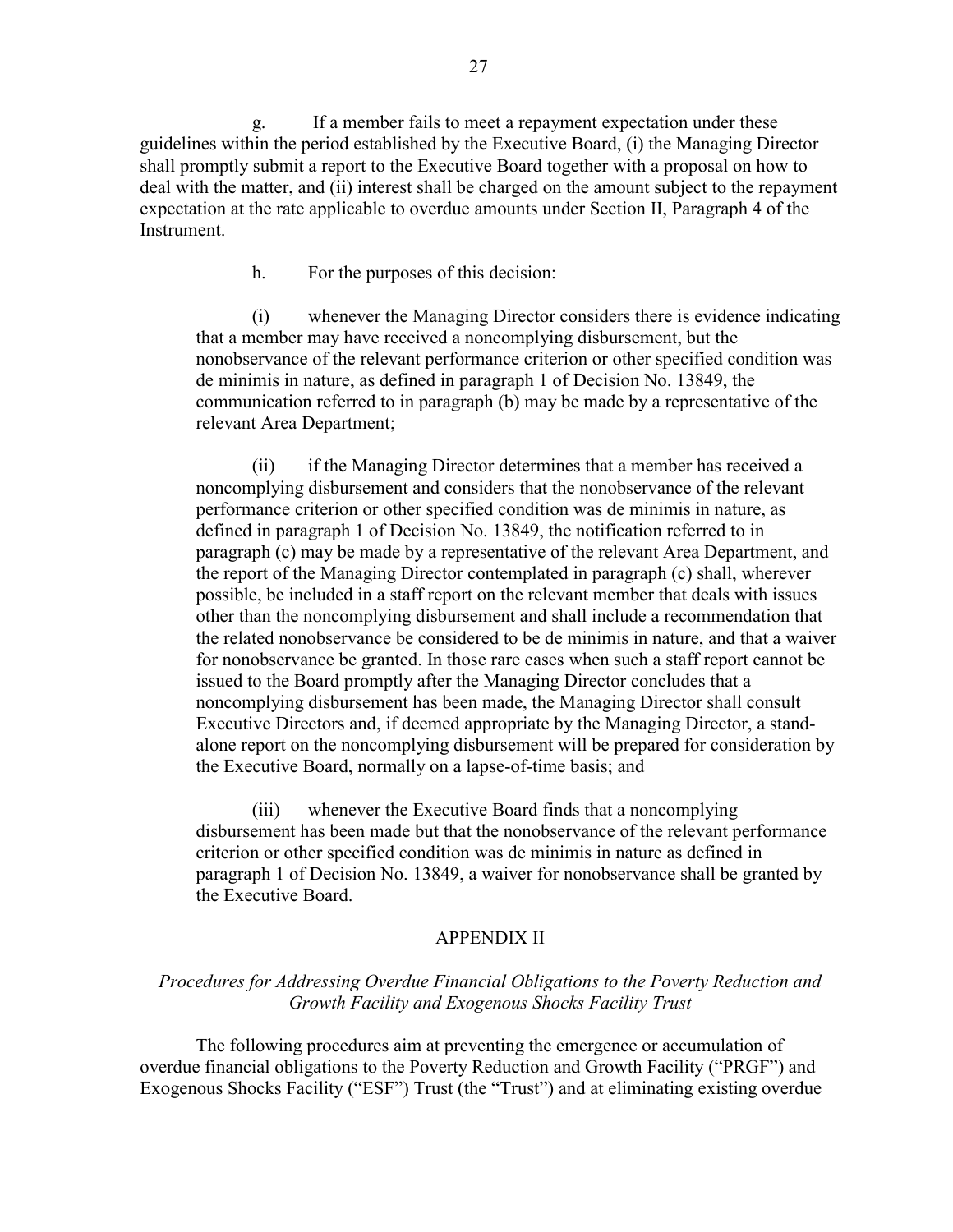obligations. These procedures will be implemented whenever a member has failed to make a repayment of principal or payment of interest to the Trust ("financial obligation").

 1. Whenever a member fails to settle a financial obligation on time, the staff will immediately send a cable urging the member to make the payment promptly; this communication will be followed up through the office of the Executive Director concerned. At this stage, the member's access to the Fund's resources, including PRGF, ESF and HIPC resources, will have been suspended.

 2. When a financial obligation has been outstanding for two weeks, management will send a communication to the Governor for that member stressing the seriousness of the failure to meet obligations to the Trust and urging full and prompt settlement.

 3. The Managing Director will notify the Executive Board normally one month after a financial obligation has become overdue, and will inform the Executive Board of the nature and level of the arrears and the steps being taken to secure payment.

 4. When a member's longest overdue financial obligation has been outstanding for six weeks, the Managing Director will inform the member concerned that, unless all overdue obligations are settled, a report concerning the arrears to the Trust will be issued to the Executive Board within two weeks. The Managing Director will in each case recommend to the Executive Board whether a written communication should be sent to a selected set of Fund Governors, or to all Fund Governors. If it were considered that it should be sent to a selected set of Fund Governors, an informal meeting of Executive Directors will be held to consider the thrust of the communication. Alternatively, if it were considered that the communication should be sent to all Fund Governors, a formal Board meeting will be held to consider a draft text and preferred timing.

 5. A report by the Managing Director to the Executive Board will be issued two months after a financial obligation has become overdue, and will be given substantive consideration by the Executive Board one month later. The report will request that the Executive Board limit the member's use of Trust resources. A brief factual statement noting the existence and amount of arrears outstanding for more than three months will be posted on the member's country-specific page on the Fund's external website. This statement will also indicate that the member's access to the Fund's resources, including PRGF, ESF and HIPC resources, has been and will remain suspended for as long as such arrears remain outstanding. A press release will be issued following the Executive Board decision to limit the member's use of the Trust resources. A similar press release will be issued following a decision to lift such limitation. Periods between subsequent reviews of reports on the member's arrears by the Executive Board will normally not exceed six months. The Managing Director may recommend advancing the Executive Board's consideration of the reports regarding overdue obligations.

 6. The Annual Report and the financial statements will identify those members with overdue obligations to the Trust outstanding for more than six months.